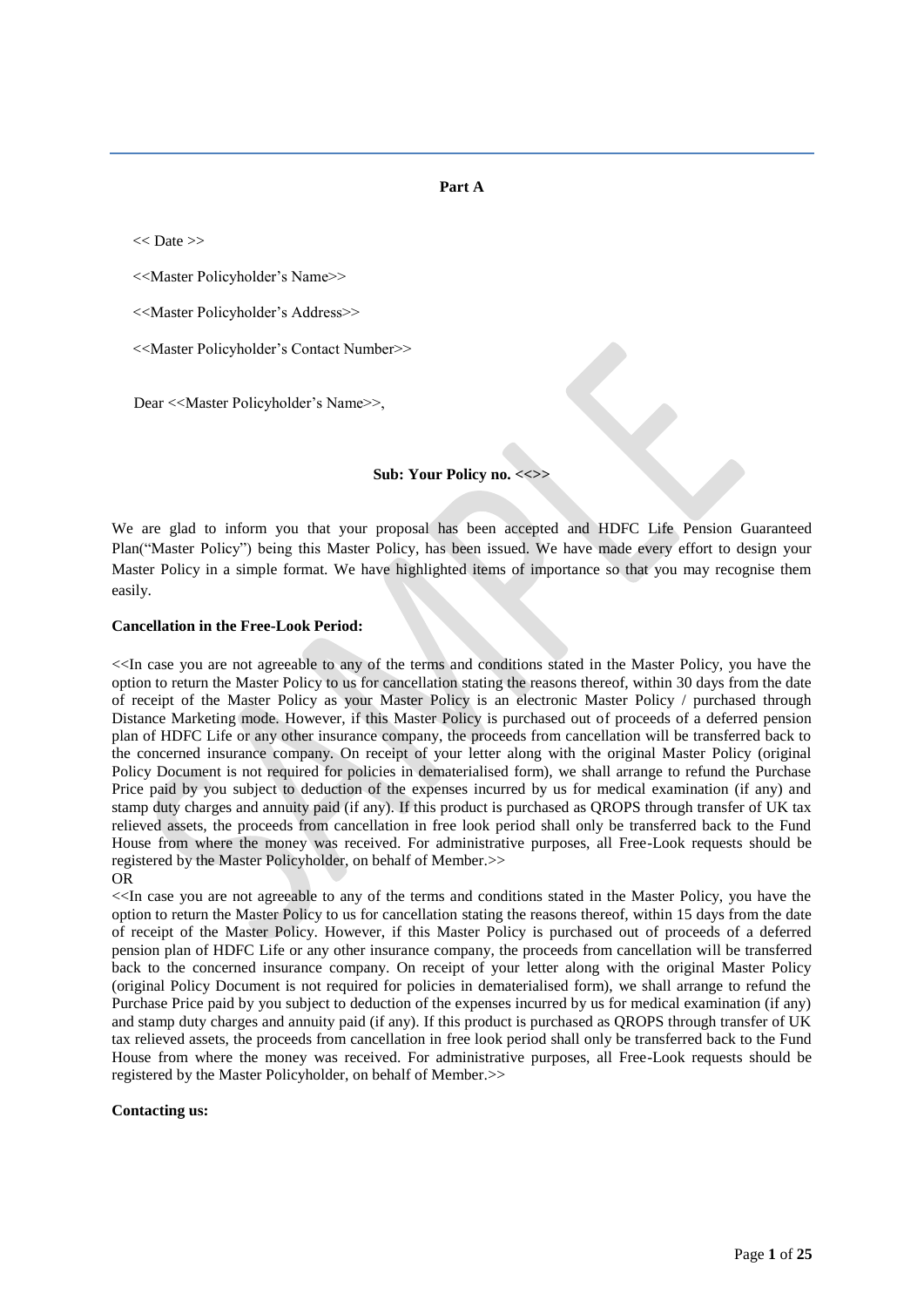The address for correspondence is specified below. To enable us to serve you better, you are requested to quote your Master Policy number and the COI number in all future correspondence. To contact us in case of any grievance, please refer to Part G.

Thanking you for choosing HDFC Life Insurance Company Limited and looking forward to serving you in the years ahead.

Yours sincerely, << Designation of the Authorised Signatory >>

Branch Address: <<Branch Address>>

Agency/Intermediary Code: <<Agency/Intermediary Code>>

Agency/Intermediary Name: <<Agency/Intermediary Name>>

Agency/Intermediary Telephone Number: <<Agency/Intermediary mobile & landline number>>

Agency/Intermediary Contact Details: <<Agency/Intermediary address>>

Address for Correspondence: HDFC Life Insurance Company Limited, 11<sup>th</sup> Floor Lodha Excelus, Apollo Mills Compound, N.M. Joshi Marg, Mahalaxmi, Mumbai-400011.

Regd. Off: Lodha Excelus, 13<sup>th</sup> Floor, Apollo Mills Compound, N. M. Joshi Marg, Mahalaxmi, Mumbai - 400 011.

Call 1860-267-9999 (local charges apply). DO NOT prefix any country code e.g. +91 or 00. Available all days from 9am to 9pm | Email – [service@hdfclife.com |](mailto:service@hdfclife.com) [NRIservice@hdfclife.com \(](mailto:NRIservice@hdfclife.com)For NRI customers only) Visit – [www.hdfclife.com .](http://www.hdfclife.com/) CIN: L65110MH2000PLC128245.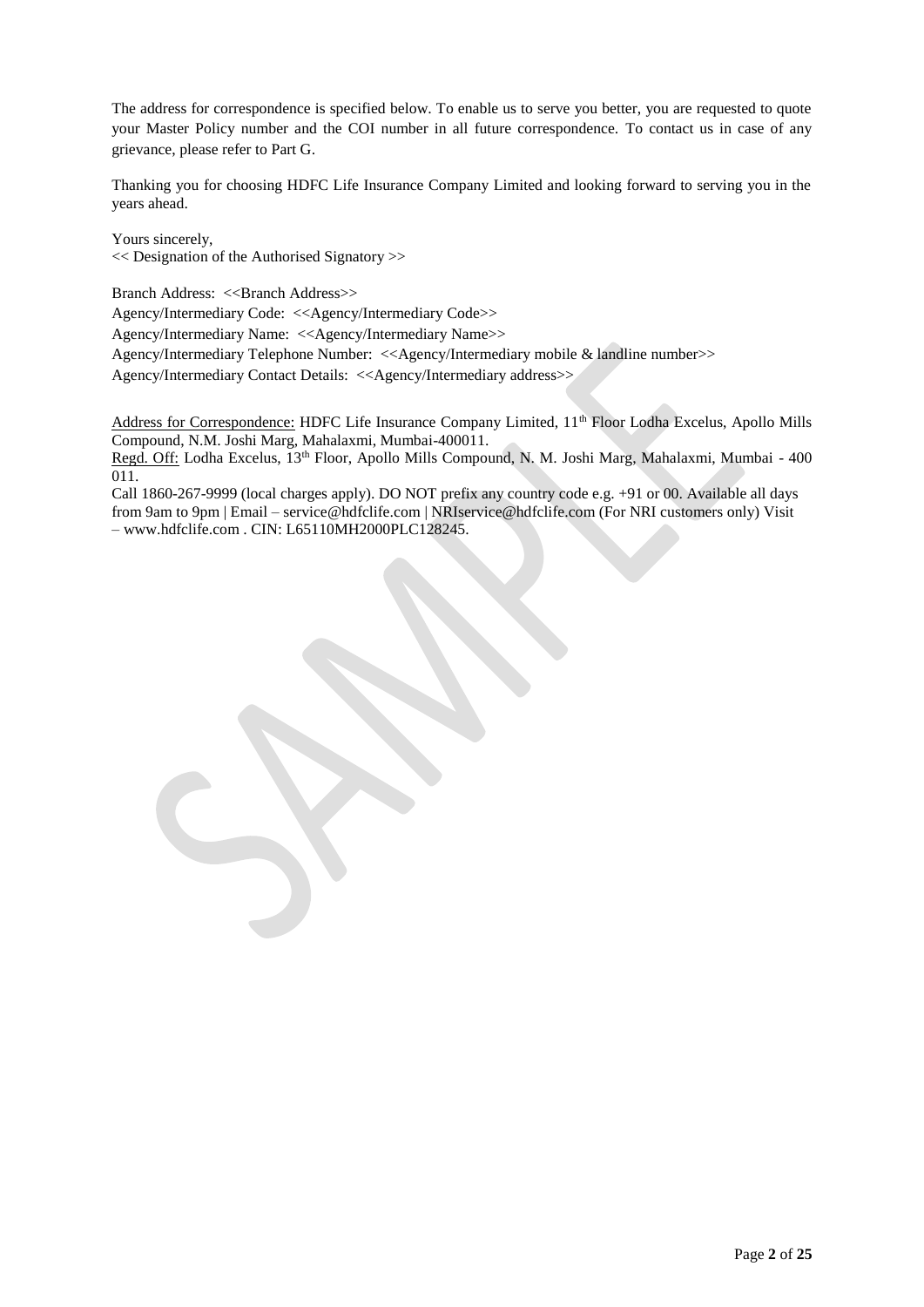# **POLICY DOCUMENT- HDFC Life Pension Guaranteed Plan**

# **Unique Identification Number: <<**101N118V10**>>**

This document is the evidence of a contract between HDFC Life Insurance Company Limited and the Master Policyholder as described in the Policy Schedule given below who shall hold the same and all Benefits payable there under upon trust for the benefit of the persons to whom the said Benefits are payable (ie. Scheme Member/Annuitants). This Master Policy is a single premium non-participating and non linked annuity policy.The Master Policy is issued pursuant to a proposal made to the Insurer by the Master Policyholder along with the required documents, declarations, statements and other information received by the Company from the Master Policyholder for on behalf of the Scheme Member/Annuitant on the date shown in the Policy Schedule for the benefit of Scheme Members/Annuitant ("Proposal").

Upon and subject to timely receipt of Premium/Purchase Price by the Insurer from the Scheme Member/ Annuitant/Master Policyholder, the Insurer shall pay to the Scheme Member/ Annuitant/Master Policyholder, the Benefits described in the Master Policy, subject to the terms of the Master Policy. This Master Policy is written under and will be governed by the applicable laws in force in India and all monies payable under the Master Policy to the Insurer, shall be payable in Indian Rupees.

Notwithstanding the date of the Proposal and the date on which the Master Policy is signed, the Master Policy shall have effect or be deemed to be effective from the date shown in the Policy Schedule as the Effective Date.

**In witness whereof**, this Master Policy is signed at the end of the Policy Schedule by a person duly authorised by the Insurer.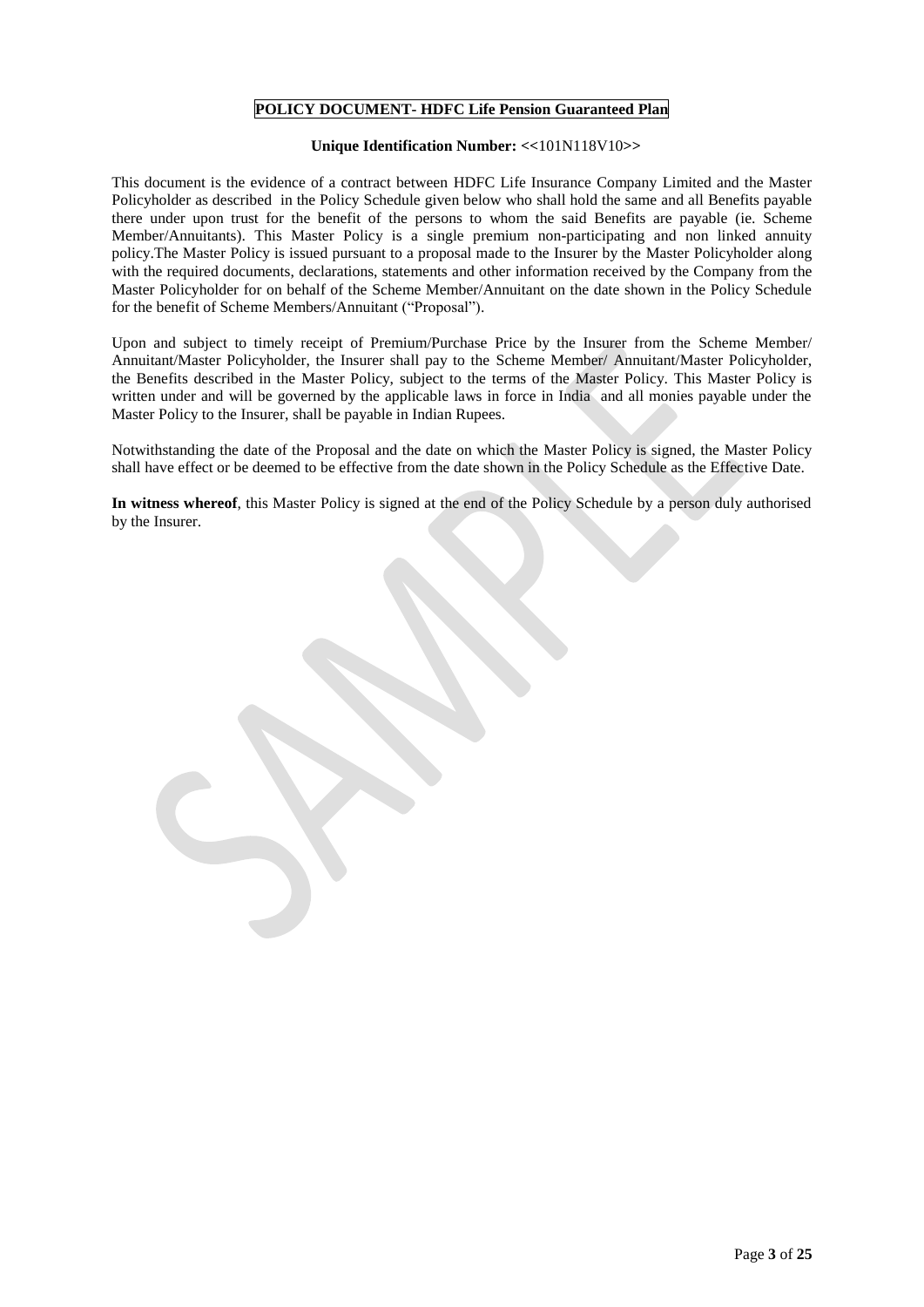# **POLICY SCHEDULE**

**Master Policy Number: <<>> Client ID: <<>>**

**Date of Proposal: (Date) Effective Date: (Date) Master Policyholder: (Name of company/group) Master Policy Number:**   $(<&>>$ **Name of the Scheme:**  $(<\gg$ ) **Scheme Cover Type: (<<Compulsory/ Voluntary>>) (<<>>/ <<Not Applicable>>) Minimum No. of Scheme Members:**  $(<\gg$ ) **Payment of Premiums/Purchase Price: Annuity Options chosen: (<<>>)**

# **Eligibility Criteria**

a) Minimum age for membership in this Scheme as on date of commencement of membership

| <b>Plan Option</b>                                   | <b>Minimum</b> |
|------------------------------------------------------|----------------|
|                                                      | Entry Age*     |
| Immediate Life Annuity                               | 30 years*      |
| Immediate Life Annuity with Return of Purchase Price | 30 years       |
| Deferred Life Annuity with Return of Purchase Price  | 45 years       |

\* If this product is purchased as QROPS through transfer of UK tax relieved assets, the minimum age for payment of annuity will be governed by the rules defined by HMRC from time to time.

b) Maximum age for membership in this Scheme as on date of commencement of membership

| <b>Plan Option</b>                                   | <b>Maximum</b><br><b>Entry Age</b> |
|------------------------------------------------------|------------------------------------|
| Immediate Life Annuity                               | 85 years                           |
| Immediate Life Annuity with Return of Purchase Price |                                    |
| Deferred Life Annuity with Return of Purchase Price  |                                    |

## **Statutory Taxes**

The Premium/Purchase Price amount is excluding any tax and any other levies leviable on the Premium/Purchase Price. Amount of tax, and any other levies will be charged at actuals as per prevalent rate.

Signed at Mumbai on  $\ll\gg$ For HDFC Life Insurance Company Limited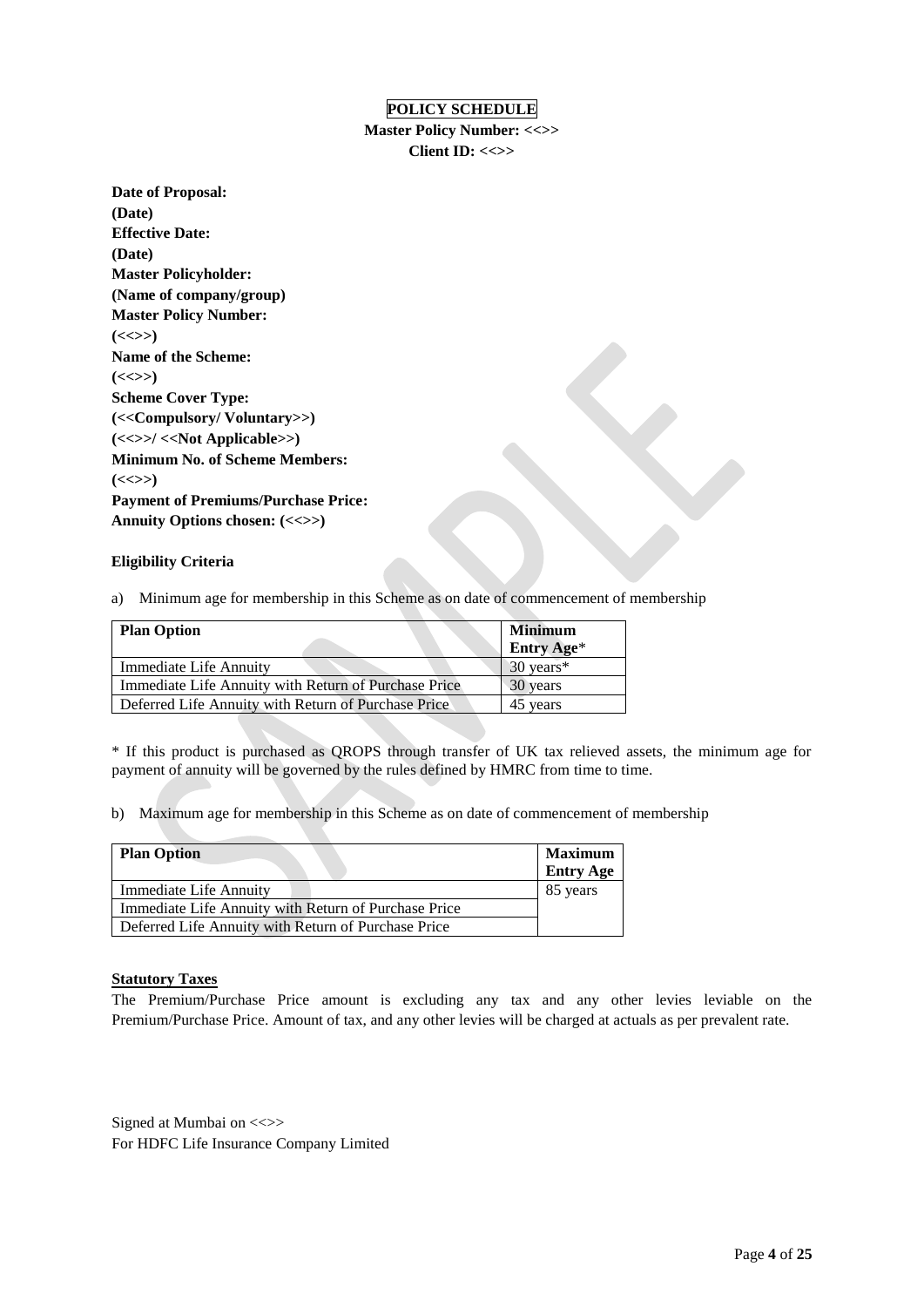Note: Kindly note that name of the Company has changed from "HDFC Standard Life Insurance Company Limited" to "HDFC Life Insurance Company Limited"

In case you notice any mistake, you may return the Master Policy document to us for necessary correction.

# **SPACE FOR ENDORSEMENTS**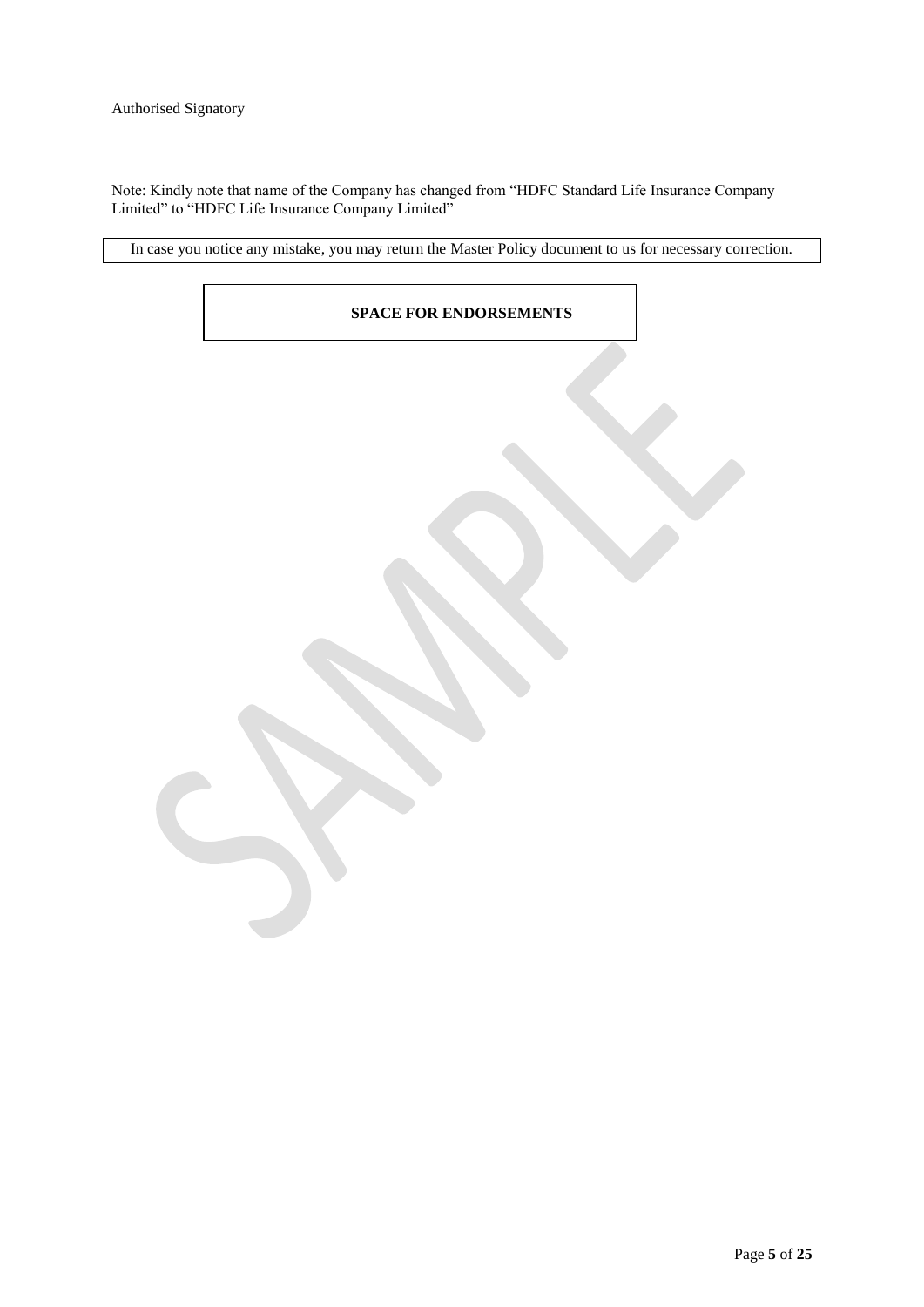### **Part B**

Definitions in alphabetical order

- 1) *Annuitant–*means the Scheme Member who is entitled to receive the annuity benefits and on whose life the contingent events have to occur for the Benefits to be payable.
- 2) *Appointee –* means the person named by you and registered with us in accordance with the certificate of insurance, who is authorised to receive the Benefit under the COI payable to the Nominee, while the Nominee is a minor;
- *3) Authority/ IRDAI* means Insurance Regulatory and Development Authority of India;
- 4) *COI* means the certificate of insurance issued to Scheme Member/Annuitant;
- 5) *Company, company, Insurer, Us, us, We, we, Our, our –* means or refers to HDFC Life Insurance Company Limited.
- 6) *Date of Risk Commencement*  means or refers to the 'Date of Commencement of Membership' as stated in the COI.
- 7) *Deferment Period* –period from date of inception of the COI till the date on which the first annuity payment is made by us to the Scheme Member/ Annuitant as per the terms and conditions as specified in the Master Policy/ COI. For this policy the deferment period will be between 1 to 10 years (Integer values) as chosen by policyholder at inception
- 8) *Effective Date-* means the date from which the Scheme shall first commence as set out in the Policy Schedule;
- 9) *Master Policyholder, You, you, your* means or refers to the company/ Master Policyholder stated in the Policy Schedule. The Master Policyholder is the owner of the Master Policy.
- 10) *Medical Practitioner*  means a person who holds a valid registration from the Medical Council of any State or Medical Council of India or Council for Indian Medicine or for Homeopathy set up by the Government of India or a State Government and is thereby entitled to practice medicine within its jurisdiction; and is acting within the scope and jurisdiction of license but excluding the Medical Practitioner who is:
	- a) Scheme Member/Annuitant/Policyholder himself or an agent of the Scheme Member/Annuitant/ Policyholder;
	- b) Insurance Agent, business partner(s) or employer/employee of the Scheme Member/Annuitant/ Policyholder; or
	- c) A member of the Scheme Member/ Annuitant's/ immediate family;
- 11) *Nominee(s) –* means the person(s) named by the Scheme Member/ Annuitant and registered with us in accordance with the Nomination Schedule, who is authorised to receive the Death Benefit under the COI, on the death of the Annuitant;
- 12) *Premium(s)/Purchase Price*  means an amount stated in the COI, payable by the Scheme Member/Master Policyholder or its trust to Us, to secure the benefits under this Master Policy, excluding any taxes, cesses or levies;
- *13) Primary Annuitant –* refers to the primary person entitled to receive the annuity payment.
- 14) *Secondary Annuitant* refers to the person entitled to receive the annuity payment, if so opted, in the event of death of the Primary Annuitant, if applicable.
- *15) Scheme Member* means an eligible person who is included in the Scheme as per the Scheme rules as member of the Scheme.
- 16) *Surrender* means complete withdrawal/ termination of the entire Master Policy or surrender by Scheme Member.
- 17) *Surrender Value* means an amount, if any, that becomes payable in case of Surrender of the Master Policy in accordance with the terms and conditions of the Master Policy.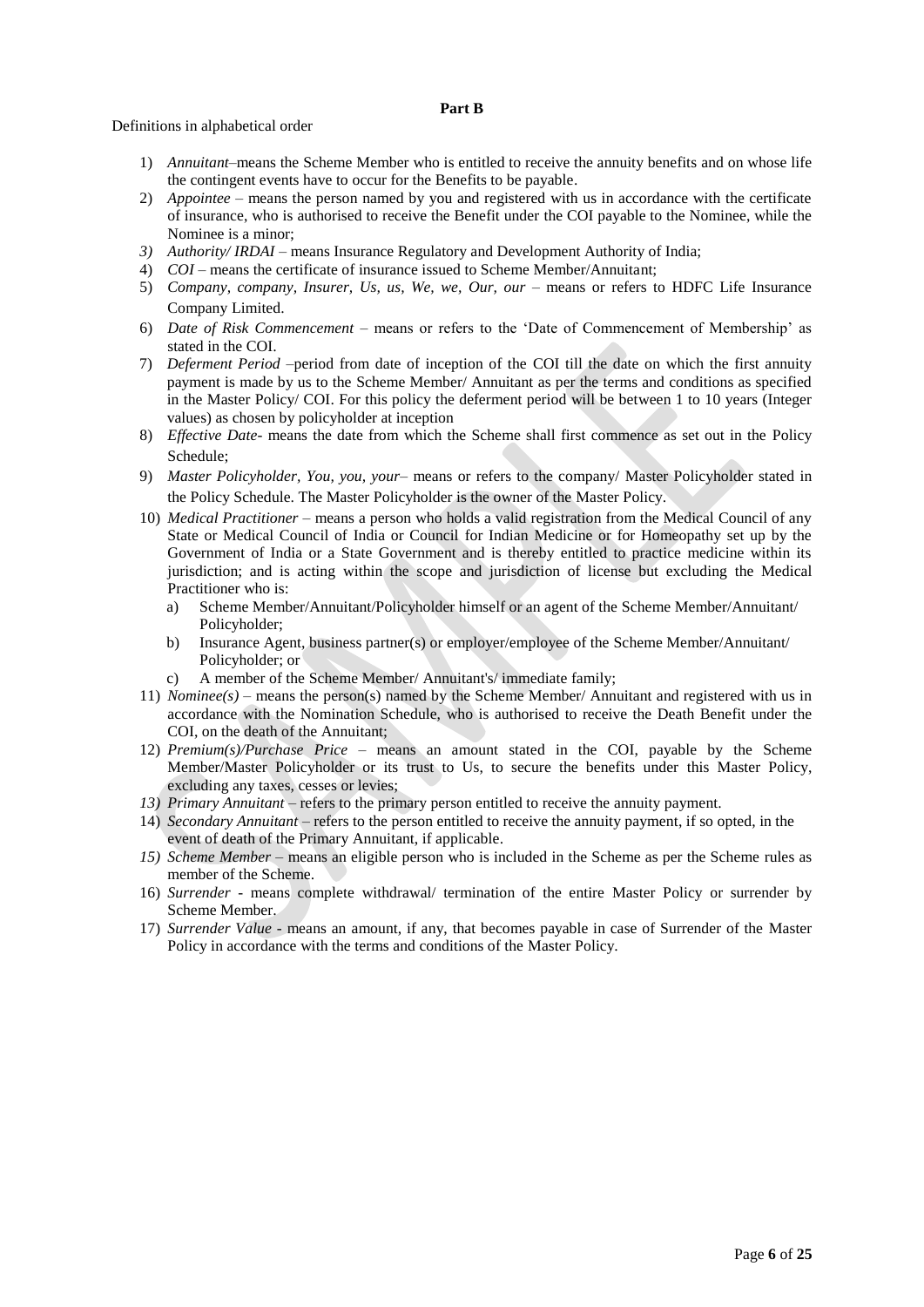# **Part C**

# **1. Benefits:**

(1) There are three annuity options available to the Master Policyholder at the time of inception of the Master Policy. The Benefits covered under the Master Policy are determined by the annuity option chosen by the Master Policyholder as mentioned in the Policy Schedule. An annuity option once selected cannot be changed.

This Master Policy offers the following three annuity options:

- a. Immediate Life Annuity Option
- b. Immediate Life Annuity with Return of Purchase Price Option
- c. Deferred Life Annuity with Return of Purchase Price Option

The Master Policy is available on a single life as well as joint life basis for all annuity options. The Primary Annuitant will be the primary person entitled to receive the payouts, while the Secondary Annuitant will be entitled to receive the annuities, if so opted, in the event of death of the Primary Annuitant, if applicable.

In a joint life annuity, the Secondary Annuitant can be the spouse/child/parent/parent-in-law or sibling of the Primary Annuitant. Other relationships maybe considered as long as there is an insurable interest between the Annuitants.

Detail of Benefits under each annuity option is as provided below.

| <b>Events</b> | <b>Option</b>             | <b>Benefits</b>                                                                                                                                                                                                                               |  |
|---------------|---------------------------|-----------------------------------------------------------------------------------------------------------------------------------------------------------------------------------------------------------------------------------------------|--|
|               | Single Life               | Annuity Amount Per Frequency of Annuity Payment, as<br>provided in the Policy Schedule, will be paid in arrears as<br>long as the Annuitant is alive. The annuity payments will<br>cease on death of the Annuitant.                           |  |
| Survival      | Joint Life                | Annuity Amount per Frequency of Annuity Payment, as<br>provided in the Policy Schedule, will be paid in arrears as<br>long as one of the Annuitants is alive. The annuity payments<br>will cease on later of the deaths of the two Annuitants |  |
| Death         | Single Life<br>Joint Life | There is no Death Benefit payable under this option.                                                                                                                                                                                          |  |
| Maturity      | Single Life<br>Joint Life | There is no Maturity Benefit payable under this option.                                                                                                                                                                                       |  |
| Surrender     | Single Life               | There is no Surrender Benefit payable under this option.                                                                                                                                                                                      |  |
|               | Joint Life                | There is no Surrender Benefit payable under this option.                                                                                                                                                                                      |  |

# **a. Immediate Life Annuity Option**

This annuity option is available on both single life and joint life basis.

# **b. Immediate Life Annuity with Return of Purchase Price Option**

This annuity option is available on both single life and joint life basis.

| Events   | <b>Option</b> | <b>Benefits</b>                                                                                                                                                                                                                                |
|----------|---------------|------------------------------------------------------------------------------------------------------------------------------------------------------------------------------------------------------------------------------------------------|
| Survival | Single Life   | Annuity Amount per Frequency of Annuity Payment, as<br>provided in the Policy Schedule, will be paid in arrears as long as<br>the Annuitant is alive. The annuity payments will cease on death<br>of the Annuitant or surrender of the Policy. |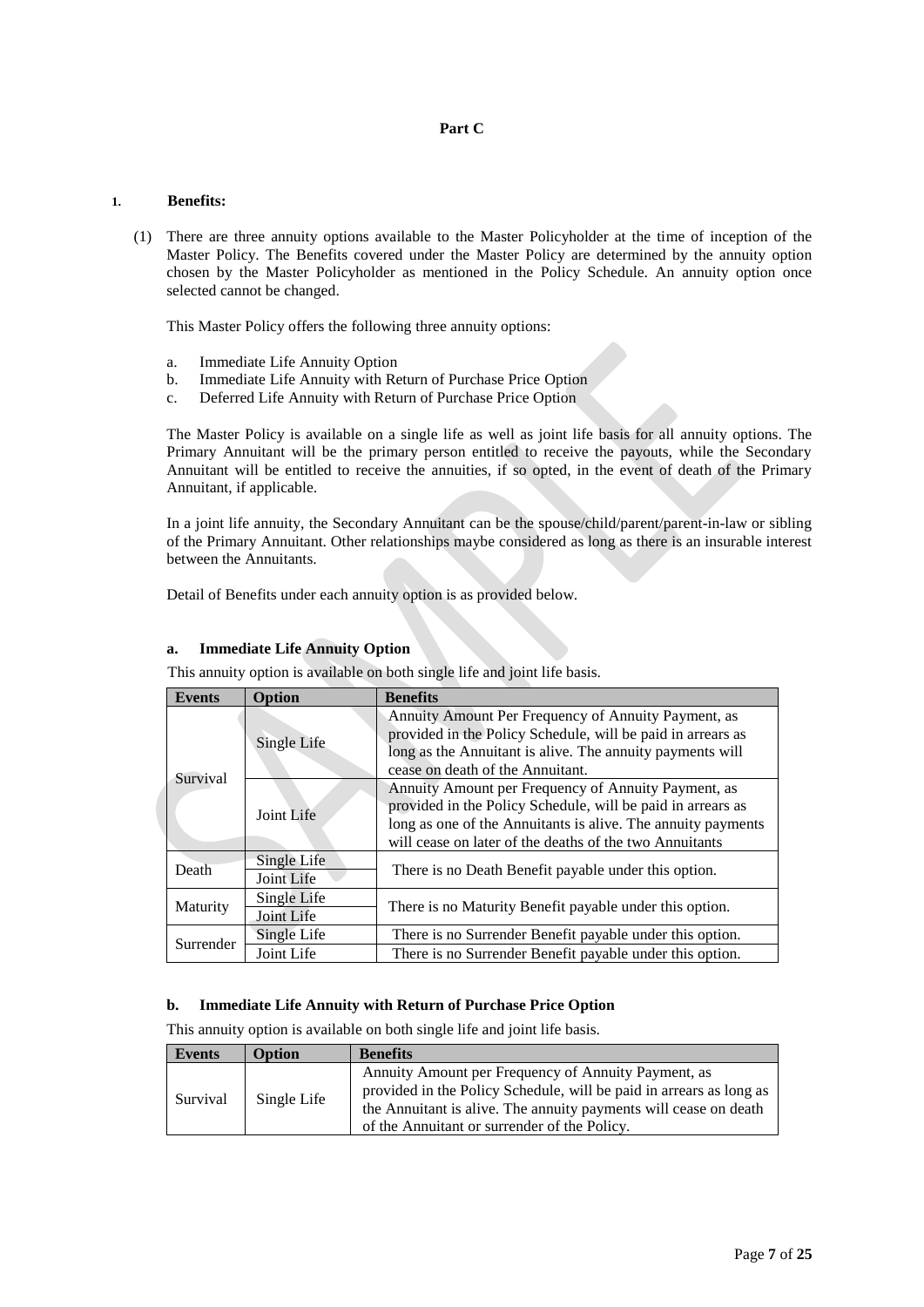|           | Joint Life                | Annuity Amount per Frequency of Annuity Payment, as<br>provided in the Policy Schedule, will be paid in arrears as long as<br>one of the Annuitants is alive. The annuity payments will cease<br>on later of the deaths of the two Annuitants.                                                                                                                                                                                                                                                                                                                                                                                                                                                                                                                |
|-----------|---------------------------|---------------------------------------------------------------------------------------------------------------------------------------------------------------------------------------------------------------------------------------------------------------------------------------------------------------------------------------------------------------------------------------------------------------------------------------------------------------------------------------------------------------------------------------------------------------------------------------------------------------------------------------------------------------------------------------------------------------------------------------------------------------|
|           | Single Life               | Death Benefit shall be payable as a lump sum, on the death of the<br>Annuitant. The Death Benefit payable to Nominee(s) shall be<br>equal to Premium/Purchase Price.In case this annuity option is<br>purchased as a default option by a Government sector NPS<br>subscriber through funds accumulated in his/her NPS scheme, the<br>utilization of Death Benefit shall be as per Pension Fund<br>Regulatory and Development Authority (Exits and Withdrawals<br>Under the National Pension System) Regulations, 2015 (Extract<br>in Part D Clause 6) as amended from time to time or any other<br>applicable regulations.<br>Upon payment of the Death Benefit, the policy shall terminate<br>and all other Benefits shall cease.                            |
| Death     | Joint Life                | Death Benefit shall be payable as a lump sum, on the later of the<br>deaths of the two Annuitants. The Death Benefit payable to the<br>Nominee(s) shall be equal to Premium/Purchase Price. In case this<br>annuity option is purchased as a default option by a Government<br>sector NPS subscriber through funds accumulated in his/her NPS<br>scheme, the utilization of Death Benefit shall be as per Pension<br>Fund Regulatory and Development Authority (Exits<br>and<br>Withdrawals Under the National Pension System) Regulations,<br>2015 (Extract in Part D Clause 6) as amended from time to time<br>or any other applicable regulations.<br>Upon payment of the Death Benefit, the policy shall terminate<br>and all other Benefits shall cease. |
| Maturity  | Single Life<br>Joint Life | There is no Maturity Benefit payable under this option.                                                                                                                                                                                                                                                                                                                                                                                                                                                                                                                                                                                                                                                                                                       |
| Surrender | Single Life<br>Joint Life | Surrender Benefit shall be payable as a lump sum, upon surrender<br>of the policy.                                                                                                                                                                                                                                                                                                                                                                                                                                                                                                                                                                                                                                                                            |

# **c. Deferred Life Annuity with Return of Purchase Price Option**

This annuity option is available on both single life and joint life basis. The annuity rate shall be as guaranteed at the inception of the Policy.

| <b>Events</b> | <b>Option</b> | <b>Benefits</b>                                                                                                                                                                                                                                                                                    |  |  |
|---------------|---------------|----------------------------------------------------------------------------------------------------------------------------------------------------------------------------------------------------------------------------------------------------------------------------------------------------|--|--|
|               | Single Life   | Annuity Amount per Frequency of Annuity Payment, as provided<br>in the Policy Schedule, shall be paid in arrears beginning from<br>the First Annuity Payment Date as long as the Annuitant is<br>alive. The annuity payments will cease on death of the Annuitant.                                 |  |  |
| Survival      | Joint Life    | Annuity Amount per Frequency of Annuity Payment, as provided<br>in the Policy Schedule, shall be paid in arrears beginning from<br>the First Annuity Payment Date as long as one of the Annuitant is<br>alive.<br>The annuity payments will cease on later of the deaths of the two<br>Annuitants. |  |  |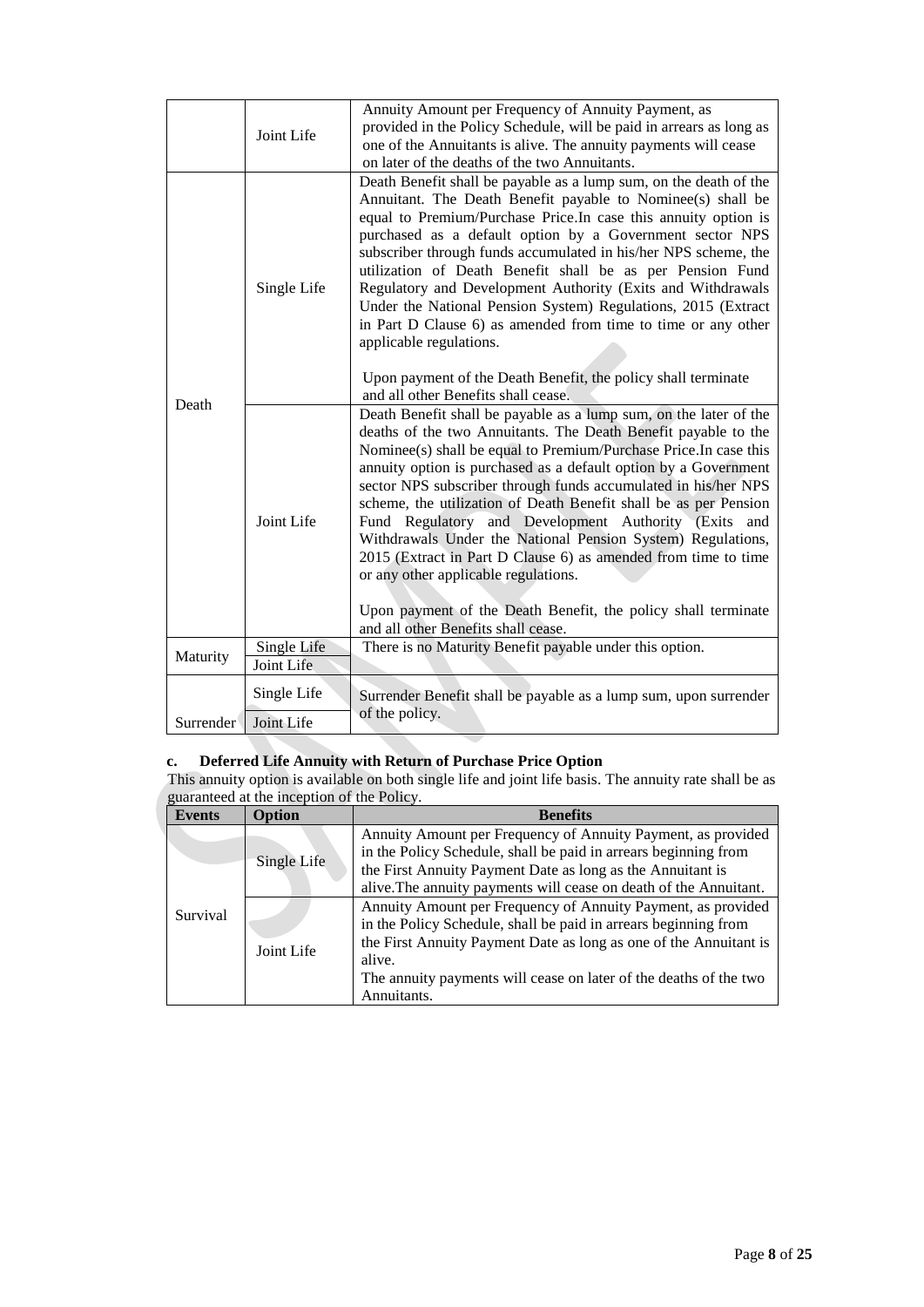|           |                           | Death Benefit shall be payable as a lump sum, on the death of the<br>Annuitant. The Death Benefit shall be higher of:                           |
|-----------|---------------------------|-------------------------------------------------------------------------------------------------------------------------------------------------|
|           |                           | Purchase Price + Accrued Guaranteed Additions (GA) -<br>Total annuity payments made till date of death; or<br>110 % of Purchase Price<br>Where, |
|           | Single Life               | GA accrues at the rate of 'Purchase Price * Annuity Rate/12' at                                                                                 |
|           |                           | the end of every policy month during the deferment period.                                                                                      |
|           |                           | GA shall cease to accrue at the end of the Deferment Period.                                                                                    |
|           |                           | Upon payment of the Death Benefit, the policy shall terminate<br>and all other Benefits shall cease.                                            |
| Death     |                           | Death Benefit shall be payable as a lump sum, on the later of the                                                                               |
|           |                           | deaths of the two Annuitants. The Death Benefit shall be higher                                                                                 |
|           |                           | of:                                                                                                                                             |
|           |                           | Purchase Price + Accrued Guaranteed Additions(GA) - Total<br>annuity payouts till date of death; or<br>110 % of Purchase Price                  |
|           |                           | Where,                                                                                                                                          |
|           | Joint Life                | GA accrues at the rate of 'Purchase Price * Annuity Rate/12' at                                                                                 |
|           |                           | the end of every policy month during the deferment period.                                                                                      |
|           |                           | GA shall cease to accrue at the end of the Deferment Period.                                                                                    |
|           |                           | Upon payment of the Death Benefit, the policy shall terminate<br>and all other Benefits shall cease.                                            |
| Maturity  | Single Life<br>Joint Life | There is no Maturity Benefit payable under this option                                                                                          |
|           |                           |                                                                                                                                                 |
| Surrender | Single Life               | Surrender Benefit shall be payable upon surrender, as a lump                                                                                    |
|           | Joint Life                | sum.                                                                                                                                            |
|           |                           |                                                                                                                                                 |

# **2. Payment and cessation of Premiums/Purchase Price**

- a) The single Premium must be paid along with the submission of your completed application.
- b) Where the Premiums have been remitted otherwise than in cash, the application of the Premiums received is conditional upon the realization of the proceeds of the instrument of payment, including electronic mode.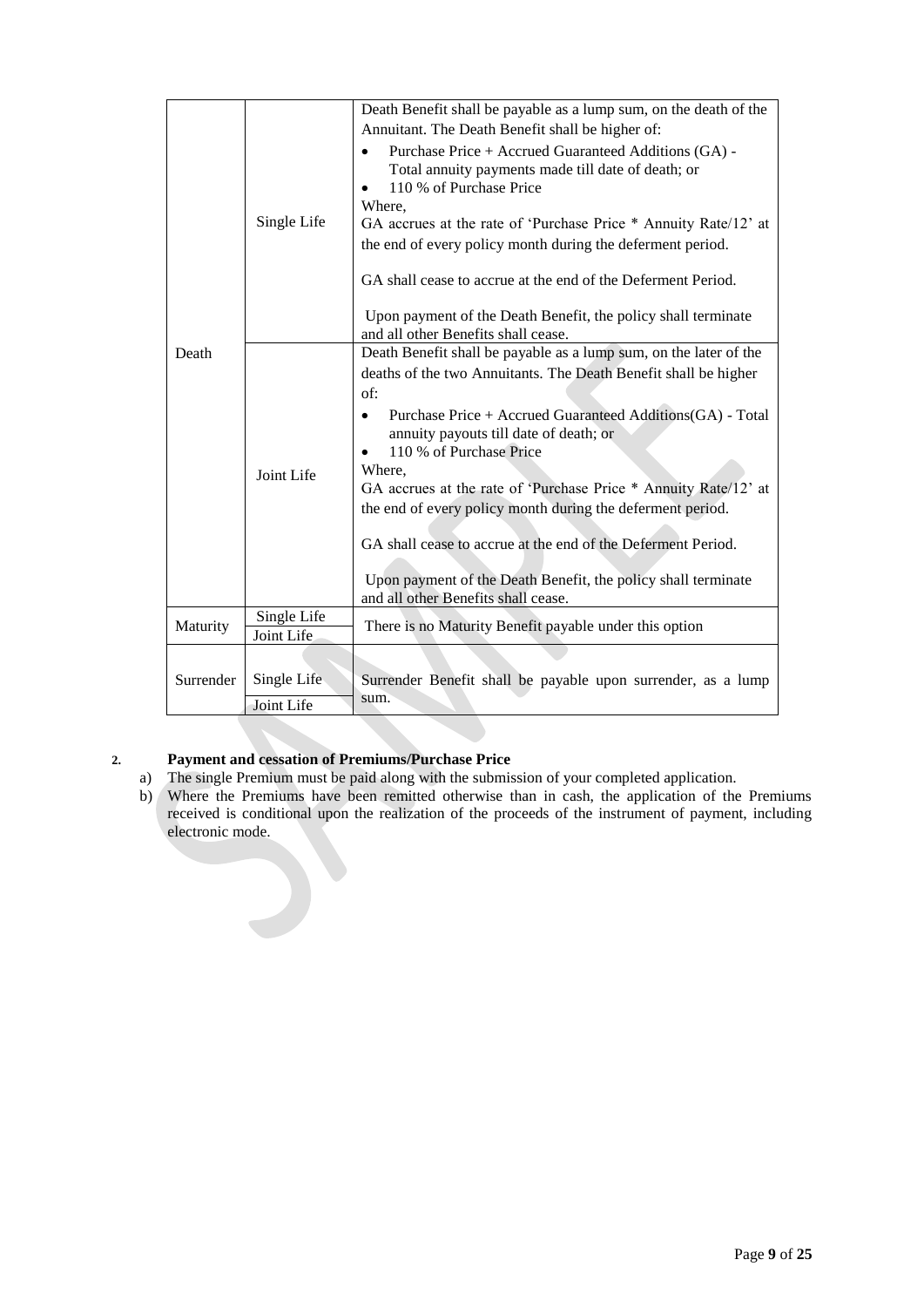# **Part D**

# **1. Top-up Option**

The Scheme Member can opt for an increase in annuity payments. The additional annuity amount payable is based on the top-up amount and the annuity rates prevailing at the time of top-up.

## **2. Alterations**

No alterations are permissible under the Master Policy/COI after the annuity has been purchased.

### **3. Loans**

Under Deferred Life Annuity option, Policy loans will be available during Deferment Period subject to such terms and conditions as the Company may specify from time to time. Our current terms and conditions are stated below:

- (a) The loan amount will be subject to maximum 80% of the Surrender Value;
- (b) The interest rate on loan is currently 9% p.a. subject to revision from time to time;
- (c) If loan amount plus accrued interest is greater than the surrender value the policy will be foreclosed. At the end of the Deferment Period, if the surrender value exceeds the loan amount plus accrued interest, such excess will be paid to the customer and policy stands terminated.

## **4. Free Look Cancellation**

## **By Master Policy Holder:**

(1) In case you, the Master Policyholder, are not satisfied with the terms and conditions specified in the Master Policy Document, you have the option of returning the Master Policy Document to us stating the reasons thereof, within 15 days from the date of receipt of the Master Policy Document, as per IRDAI (Protection of Policyholders' Interests) Regulations, 2017

(2) In case of the Product is sold through Distance Marketing mode, the period will be 30 days from the date of receipt of the letter along with Master Policy Document

(3) On receipt of the letter along with the Master Policy Document, we shall arrange to refund the premium paid by you, subject to deduction of the proportionate risk premium for period on cover plus the expenses incurred by us on stamp duty (if any)

### **By Scheme Member:**

(1) In case the Member is not satisfied with the terms and conditions specified in the Certificate of Insurance, he/she has the option of returning the Certificate of Insurance to us stating the reasons thereof, within 15 days from the date of receipt of the Certificate of Insurance, as per IRDAI (Protection of Policyholders' Interests) Regulations, 2017

(2) In case of the Product is sold through Distance Marketing mode, the period will be 30 days from the date of receipt of the letter along with Certificate of Insurance

(3) On receipt of the letter along with the Certificate of Insurance, we shall arrange to refund the premium, subject to deduction of the proportionate risk premium for period on cover plus the expenses incurred by us on stamp duty (if any)

For administrative purposes, all Free-Look requests should be registered by you, on behalf of Scheme Member.

### **5. Surrender Benefits**

For the purpose of computing the Surrender Benefits, the Purchase Price excludes taxes, cess and other statutory levies, if applicable.

Upon payment of the Surrender Benefit, the Master Policy/ COI shall terminate and all other benefits shall cease.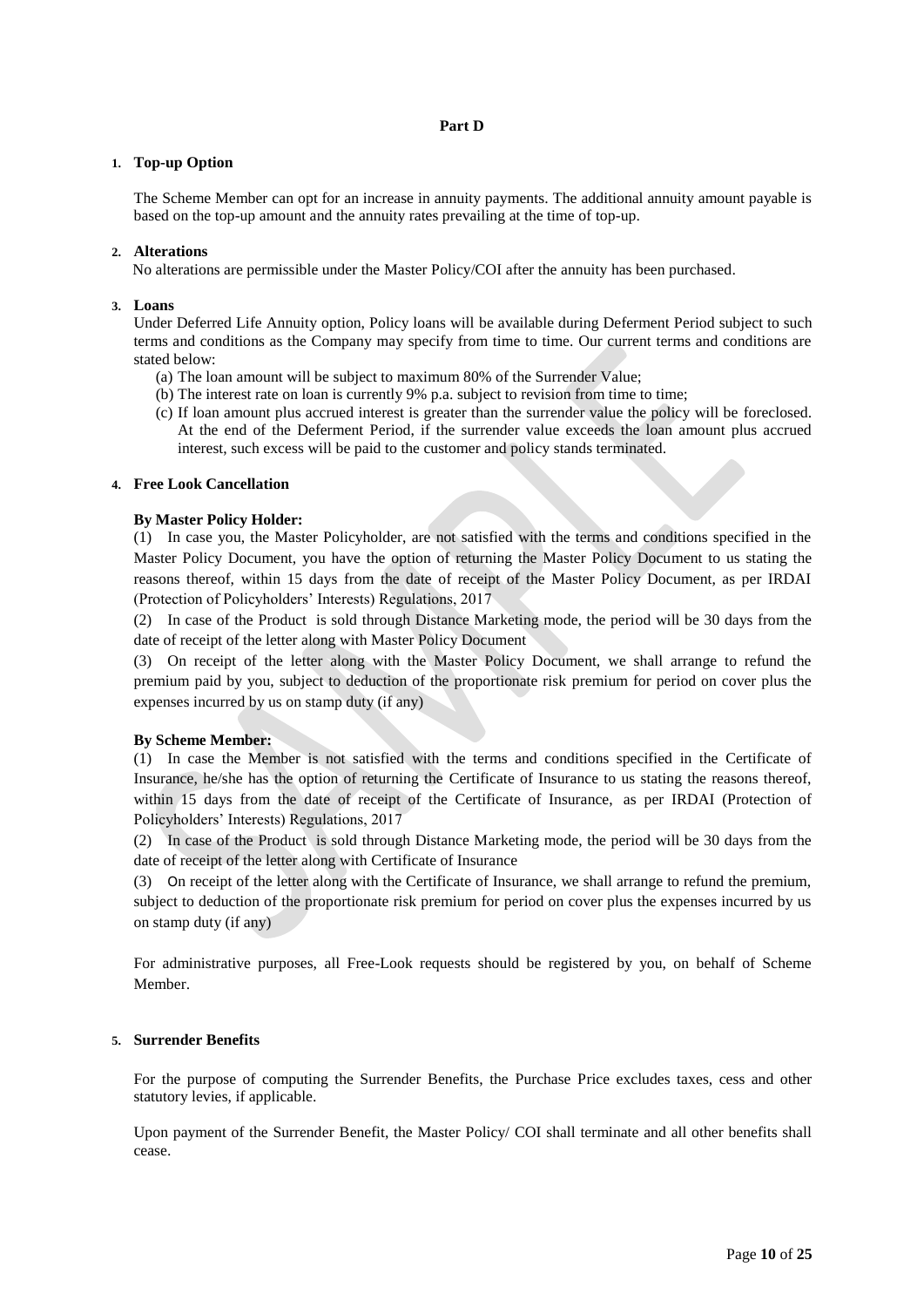Any change in surrender value calculation method shall only be after prior approval of the Authority.

**a) Immediate Life Annuity Option (Single and Joint life option):**  There is no Surrender Benefit payable under this option.

# **b) Immediate and Deferred Life Annuity with Return of Purchase Price(Single and Joint Life) Option:**

Surrender Value equal to the Present Value (PV) of expected future benefits the Master Policyholder/ Annuitant would have received had he/she not surrendered the Policy.

PV is calculated using the following formula:

F3  $*$  (F1  $*$  Annuity amount p.a. + F2  $*$  Purchase Price) – Annuity instalments paid during the year of surrender

F1, F2 and F3 are factors used to convert the expected future benefits to their Present Value which are calculated using the interest rate prevailing at the time of surrender  $+2\%$ .

For Deferred Life Annuity with Return of Purchase Price option, Guaranteed Surrender Value shall be the sum of Guaranteed Surrender Value and the surrender value of any Guaranteed Additions already attached to the policy. The Guaranteed Surrender Value shall be at least:

- 1. 75% of the Total Premiums paid\* less any survival benefits already paid, if surrendered any time within 3 policy year.
- 2. 90% of the Total Premiums paid\* less any survival benefits already paid, if surrendered from fourth year onwards.

\*Total Premium Paid means total of all the premium received, excluding any extra premium, any rider premium and taxes

### **6. Utilization of ROP option for NPS subscribers**

If this product is purchased as a default option by government sector NPS subscriber through funds accumulated in his/her NPS scheme, then upon the demise of such subscriber/annuitant, the annuity shall be re-issued to the family members in the order specified hereunder at a premium rate prevalent at the time of purchase of such annuity by utilizing the purchase price required to be returned under the annuity contract (until all the family members in the order specified below are covered):

- a. living dependent mother of the deceased subscriber
- b. living dependent father of the deceased subscriber

After the coverage of all the family members specified above, the purchase price shall be returned to the surviving children of the subscriber and in the absence of children, the legal heirs of the subscriber, as may be applicable

However, if the subscriber does not want to opt for the default option mentioned above and wishes to choose the annuity option of his choice from the available annuity types or contracts with HDFC Life, he/she has the option to do so at the time of purchasing the annuity

*[Disclaimer: This is only a simplified version prepared for general information. Policy Holders are advised to refer to Pension Fund Regulatory and Development Authority (Exits and Withdrawals Under the National Pension System) Regulations, 2015 for complete and accurate details.]*

### **7. Annuitisation Provisions**

If the purchase of an annuity is required from the proceeds of a death benefit, in case death happens during deferment, it can be done by purchasing any annuity product offered by the Company at the time of the annuitisation of the proceeds.

The annuitisation provisions for the death benefit are set out below: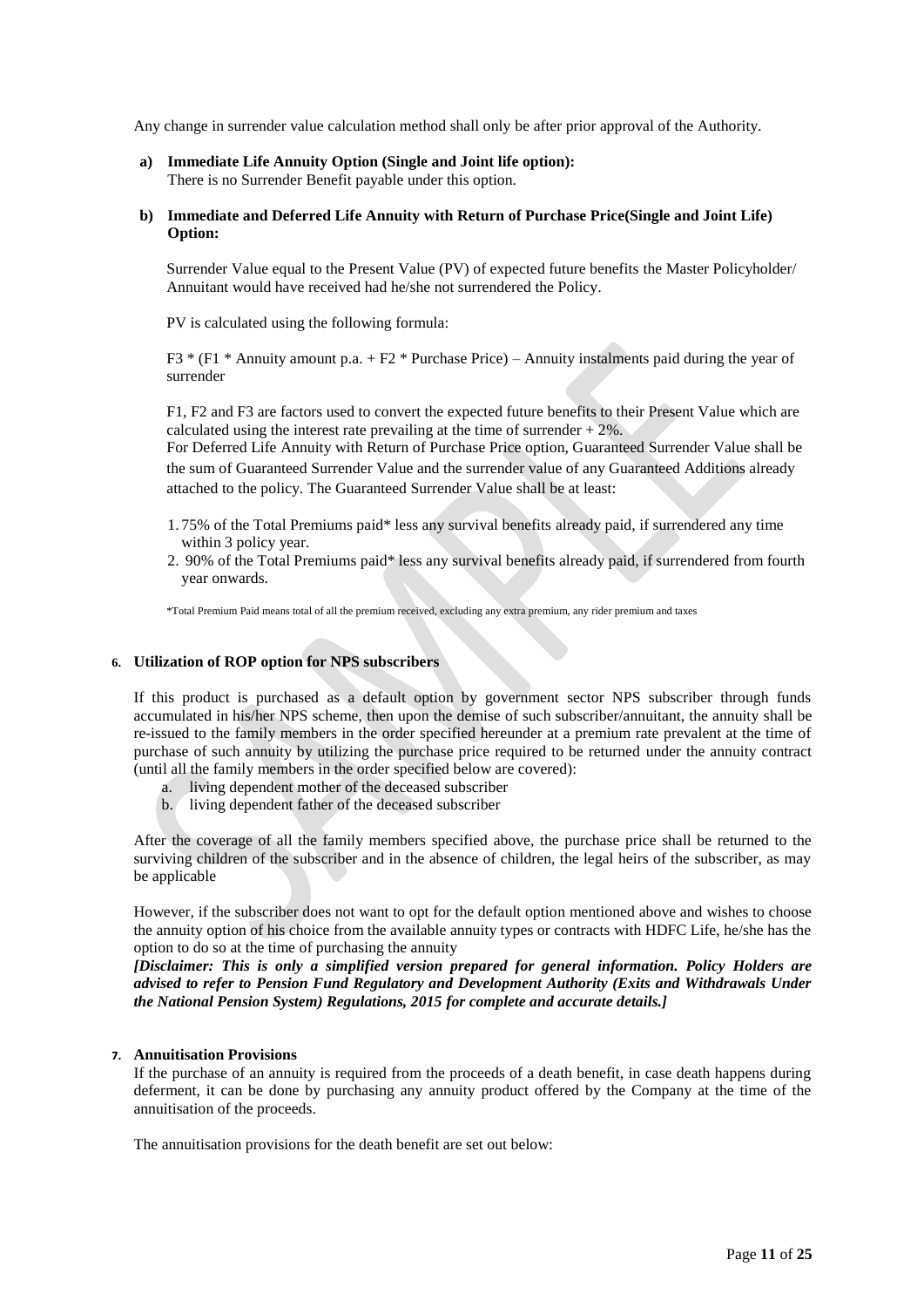The following options shall be available:

- a) To utilise the death benefits, fully or partly, for purchasing an immediate annuity from us at the then prevailing annuity rate offered; or
- b) To withdraw the entire death benefit

# **8. Access to benefits/payout if this product is purchased as QROPS (Qualifying Recognized Overseas Pension Scheme), through transfer of UK tax relieved assets**

- a) Cancellation in the Free-Look Period If this product is purchased as QROPS through transfer of UK tax relieved assets, the proceeds from cancellation in the free-look period shall only be transferred back to the fund house from where the money was received.
- b) Non-Forfeiture Benefits If this product is purchased as QROPS through transfer of UK tax relieved assets, access to benefits from policy proceeds would be restricted till the policyholder attains 55 years of age.
- c) Overseas transfer charge In the event of applicable tax charge arising as a result of an overseas transfer (Her Majesty Revenue & Customs (HMRC) - policy paper – The overseas transfer charge – guidance, published 8th March 2017) for which the Scheme Manager i.e. HDFC Life Insurance Company may become liable, we shall deduct an amount only to the extent of the applicable tax charge from the Policy Fund Value and remit the same to HMRC.

# **Part E**

**1. Additional Servicing Charges** 

Not applicable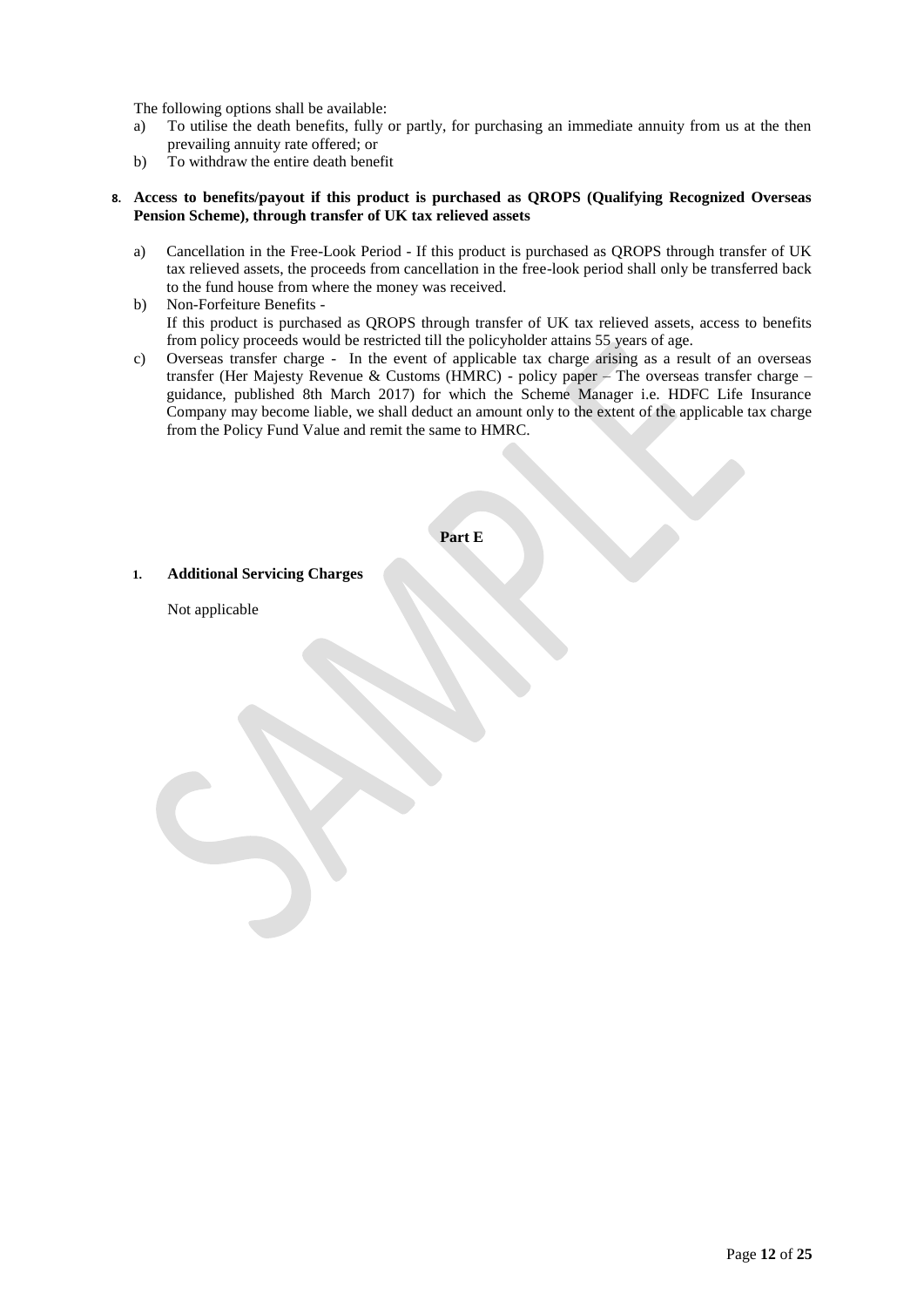# **1. Exclusions**

No exclusions apply.

# **2. Claims Procedure**

*Benefits payable on Death –*

(1)The Master Policyholder shall inform the Insurer within 30 days of the death of a Scheme Member and shall file a claim with the Insurer on behalf of the Nominee of the deceased Scheme Member in the form prescribed by the Insurer and accompanied by all relevant documents as may be required by the Insurer, within 90 days from the date of death.

However, the Insurer will condone the delay caused in intimation of claim where such delay is proved to be for reasons beyond the control of the claimant.

- (2) The Insurer shall pay the Claim amount in relation to the Death Benefit in the name of the Nominee of the deceased Scheme Member to the Master Policyholder who shall give a valid discharge/receipt for the same on behalf of the said Nominee to the Insurer.
- (4) The documents required for processing a claim are:

Basic documentation if death is due to Natural Cause:

Completed claim form, (including NEFT details and bank account proof as specified in the claim form); Original Policy;

Original or copy Death Certificate issued by Municipal Authority/ Gram Panchayat / Tehsildar (attested by issuing authority);

Claimant's identity and residence proof.

Basic documentation if death is due to Un-Natural Cause:

Completed claim form, (including NEFT details and bank account proof as specified in the claim form); Original Policy;

Original or copy Death Certificate issued by Municipal Authority/ Gram Panchayat / Tehsildar (attested by issuing authority);

Claimant's identity and residence proof.

Original or copy of First Information Report, Police Panchnama report attested by Police authorities; and

Original or copy of Postmortem report attested by Hospital authority.

Note:

a. In case original documents are submitted, attestation on the document by authorities is not required.

b. Depending on the circumstances of the death, further documents may be called for as we deem fit.

The claim is required to be intimated to us within a period of 90 days from the date of death. However, we may condone the delay in claim intimation, if any, where the claim is genuine and the delay is proved to be for reasons beyond the control of the claimant.

*Survival Benefit -* The Benefit will be paid if and only if:

(i) The Scheme Member/Annuitant(s) provide(s) proof of survival from time to time The Scheme Member/Annuitant(s) shall provide such proof of survival, as and when called upon to do so. The list of acceptable proofs will be communicated from time to time. We reserve the right to suspend the Annuity payments till the proof is provided.

### **3. Assignment**

Assignment shall be as per Section 38 of the Insurance Act, 1938, as amended from time to time. Simplified version of the provisions of Section 38 is enclosed in Annexure IV for reference.

### **4. Nomination**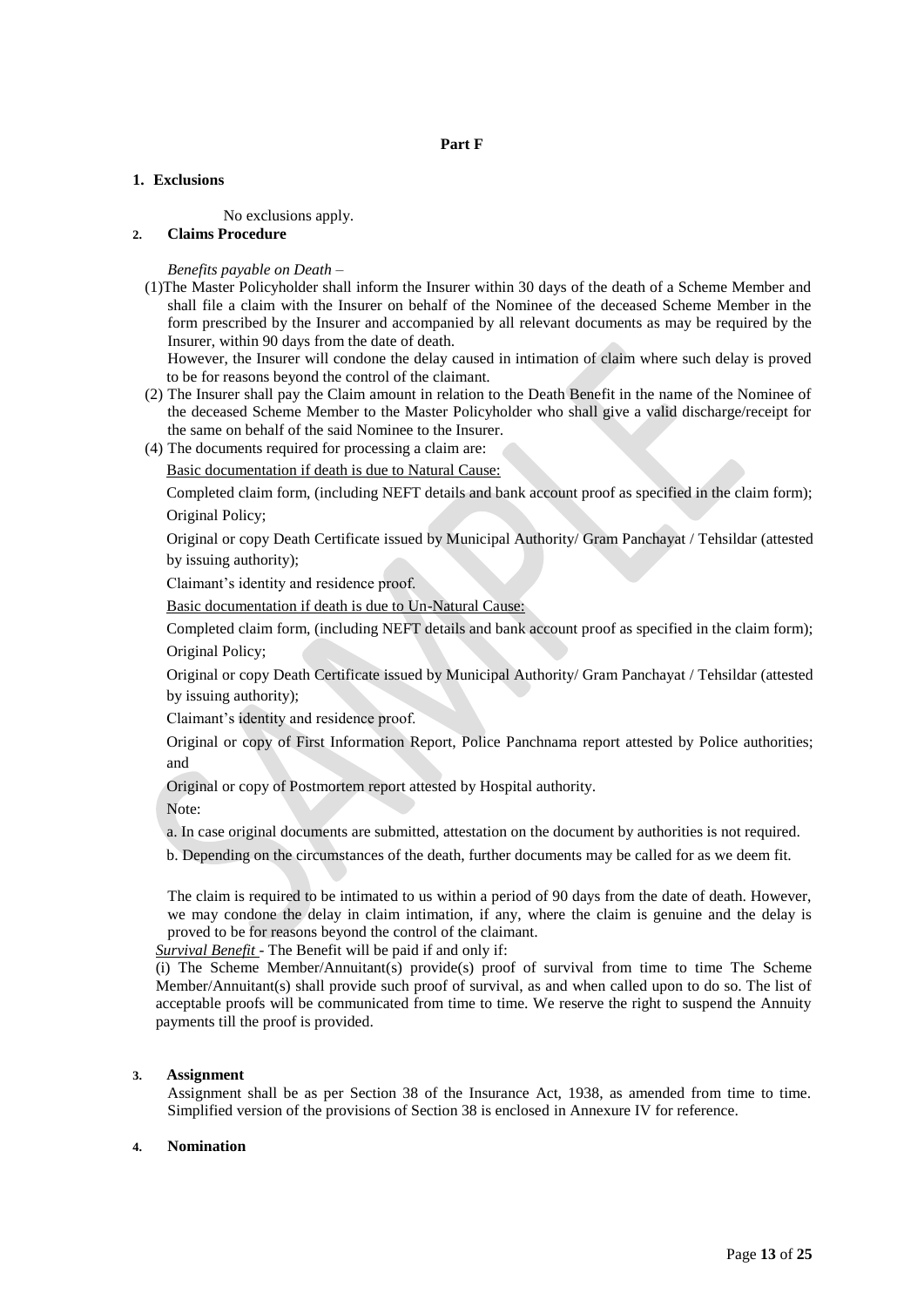The Master Policyholder can nominate a person(s) in accordance with Section 39 of the Insurance Act, 1938 as amended from time to time. Simplified version of the provisions of Section 39 is enclosed in Annexure II for reference.

# **5. Issuance of Duplicate Policy/COI**

The Master Policyholder may request for a duplicate copy of the Master Policy at HDFC Life offices along with relevant documents. While making an application for duplicate Master Policy the Master Policyholder is required to submit a notarized original indemnity bond along with an affidavit duly stamped. Additional charges may be applicable for issuance of the duplicate Master Policy.

## **6. Incorrect Information and Non-Disclosure**

Fraud, misrepresentation and forfeiture would be dealt with in accordance with provisions of Section 45 of the Insurance Act 1938 as amended from time to time. Simplified version of the provisions of Section 45 is enclosed in Annexure III for reference

## **7. Taxes**

# a) Indirect Taxes

Taxes and Cess shall be levied as applicable. Any taxes, statutory levy becoming applicable in future may become payable by you by any method including by levy of an additional monetary amount in addition to Premium/Purchase Price and or charges.

### b) Direct Taxes

Tax will be deducted at the applicable rate from the payments made under the Master Policy, as per the provisions of the Income Tax Act, 1961.

# **8. Modification, Amendment, Re-enactment of or to the Insurance laws and rules, regulations, guidelines, clarifications, circulars etc. there under**

# (1) This Master Policy is subject to

- (i) The Insurance Act 1938as amended from time to time,
- (ii) Amendments, modifications (including re-enactment) as may be made from time to time, and
- (iii) Other such relevant Regulations, Rules, Laws, Guidelines, Circulars, Enactments etc as may be introduced there under from time to time.
- (2) We reserve the right to change any of these Master Policy Provisions / terms and conditions in accordance with changes in applicable Regulations or Laws, and where required, with IRDAI's approval.
- (3) We are required to obtain prior approval from the IRDAI before making any material changes to these provisions, except for changes of regulatory / statutory nature.
- (4) We reserve the right to require submission by you of such documents and proof at all life stages of the Master Policy as may be necessary to meet the requirements under Anti- money Laundering/Know Your Customer norms and as may be laid down by IRDAI and other regulators from time to time.

# **9. Jurisdiction**

This Master Policy shall be governed by the laws of India and the Indian Courts shall have jurisdiction to settle any disputes arising under the Master Policy.

### **10. Notices**

Any notice, direction or instruction given to us, under the Master Policy, shall be in writing and delivered by hand, post, facsimile or from registered electronic mail ID to:

HDFC Life Insurance Company Limited, 11<sup>th</sup> Floor, Lodha Excelus, Apollo Mills Compound, N.M. Joshi Marg, Mahalaxmi, Mumbai - 400011.

Registered Office: Lodha Excelus, 13th Floor, Apollo Mills Compound, N.M. Joshi Marg, Mahalaxmi, Mumbai - 400011.

# E-mail: service@hdfclife.com

Or such other address as may be informed by us.

Similarly, any notice, direction or instruction to be given by Us, under the Master Policy, shall be in writing and delivered by hand, post, courier, facsimile or registered electronic mail ID to the updated address in the records of the Insurer.

Scheme Member/Annuitant is requested to communicate any change in address, to the Insurer either through himself or through the Master Policyholder, supported by the required address proofs to enable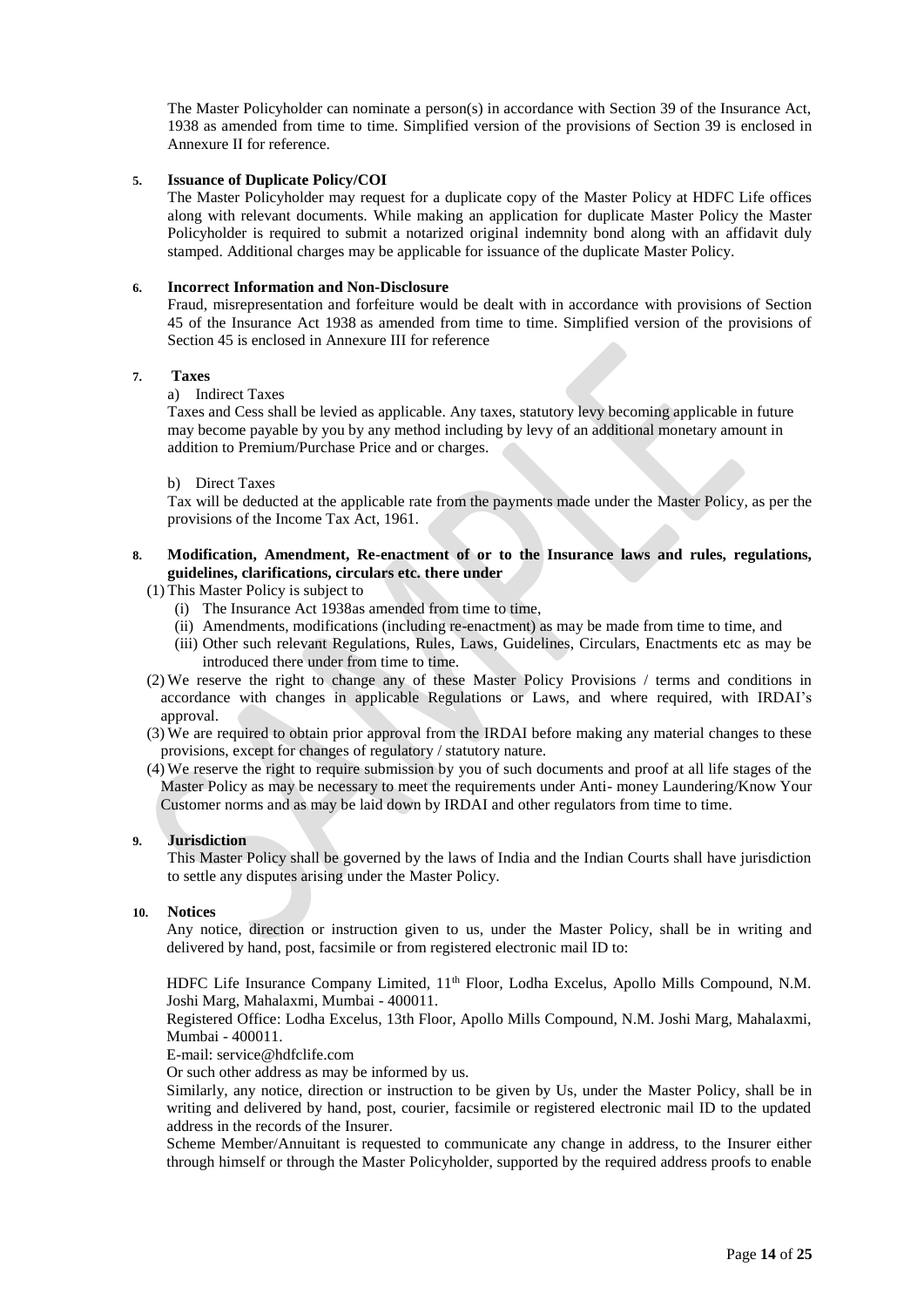the Insurer to carry out the change of address in its systems. The onus of intimation of change of address lies with the Scheme Member/Annuitant. An updated contact detail of the Scheme Member/Annuitant will ensure that correspondences from the Insurer are correctly addressed to the Scheme Member/Annuitant at the latest updated address.

### **10. General**

- (1) Any information needed to administer the Master Policy must be furnished by the Master Policyholder.
- (2) If the information provided by the Master Policyholder in the application form is incorrect or incomplete, the Insurer reserves the right to vary the Benefits which may be payable.
- (3) The Insurer reserves the right to change any of these Master Policy Provisions if it becomes impossible or impractical to observe or execute the Provisions hereunder.
- (4) The Master Policyholder will be responsible and liable for making payment, including payment of Benefits, in the appropriate form to the Scheme Member(s)/Annuitant or to his/her Nominee or to another scheme as transfer value or to any annuity provider, as applicable.
- (5) The Insurer can check/inspect/audit, at any time, if the Benefits are being paid to the correct person as and when due.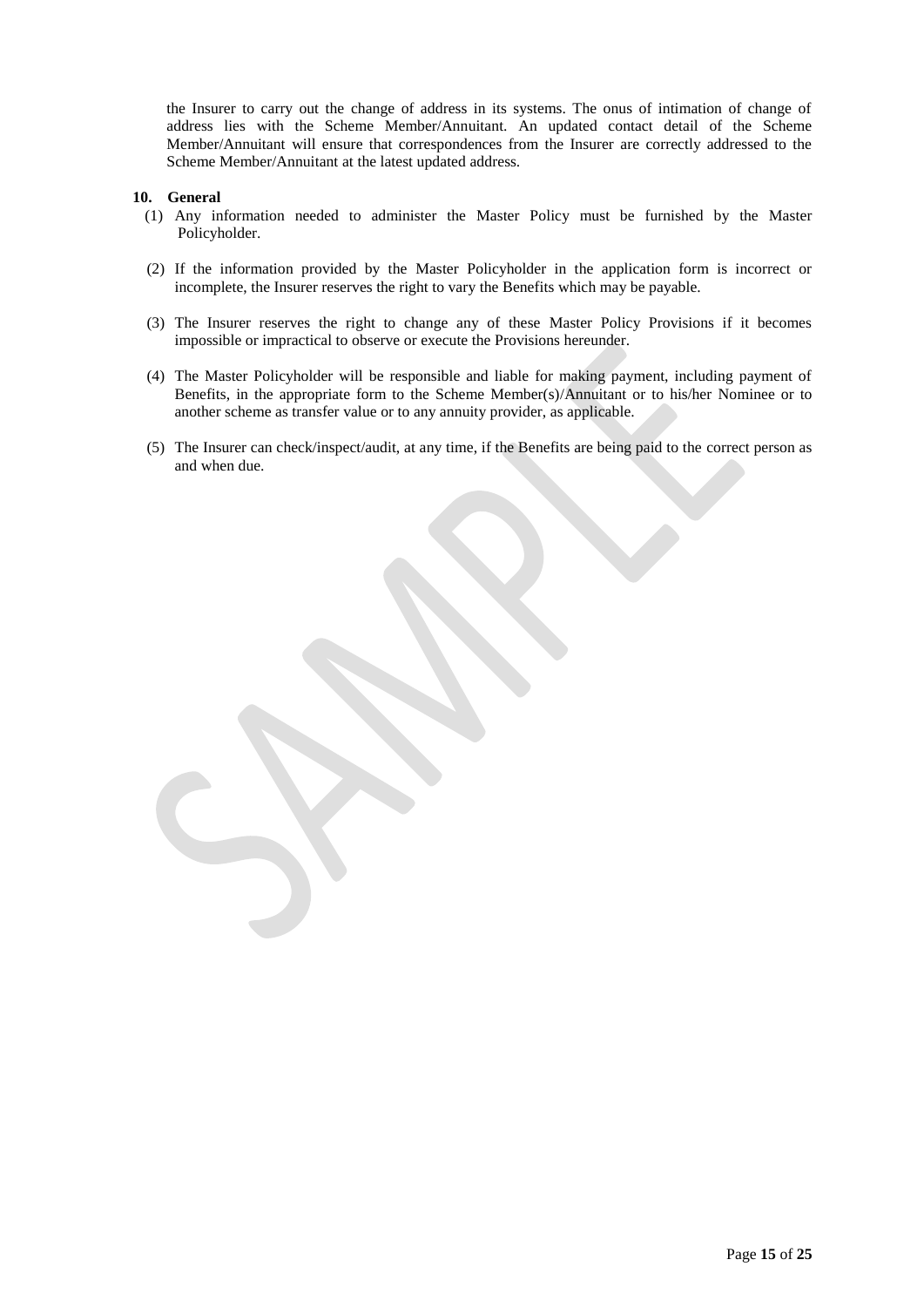# **Part G**

# **1. 1. Grievance Redressal Process**

- (1) The Master Policyholder can contact us on the below mentioned address or at any of our branches in case of any complaint/ grievance: Grievance Redressal Officer HDFC Life Insurance Company Limited 11th Floor, Lodha Excelus, Apollo Mills Compound, N. M. Joshi Marg, Mahalaxmi, Mumbai, Maharashtra - 400011 Helpline number: 18602679999 (Local charges apply) E-mail: service@hdfclife.com
- (2) All grievances (Service and sales) received by the Company will be responded to within the prescribed regulatory Turn Around Time (TAT) of 15 days.
- (3) Written request or email from the registered email id is mandatory.
- (4) If required, we will investigate the complaints by taking inputs from the Master Policyholder over the telephone or through personal meetings.
- (5) We will issue an acknowledgement letter to the customer within 3 working days of the receipt of complaint.
- (6) The acknowledgement that is sent to the customer has the details of the complaint no., the Policy no. and the Grievance Redressal Officer's name who will be handling the complaint of the Master Policyholder.
- (7) If the Master Policyholder's complaint is addressed within 3 days, the resolution communication will also act as the acknowledgment of the complaint.
- (8) The final letter of resolution will offer redressal or rejection of the complaint along with the appropriate reason for the same.
- (9) In case the Master Policyholder is not satisfied with the decision sent to him or her, he or she may contact our Grievance Redressal Officer within 8 weeks of the receipt of the communication at any of the touch points mentioned in the document, failing which, we will consider the complaint to be satisfactorily resolved.
- (10)The following is the escalation matrix in case there is no response within the prescribed timelines or if you are not satisfied with the response. The number of days specified in the below- mentioned escalation matrix will be applicable from the date of escalation.

| Level                                                                          | <b>Contact</b>                 | <b>Response Time</b> |
|--------------------------------------------------------------------------------|--------------------------------|----------------------|
| 1st Level                                                                      | <b>AVP-</b> Customer Relations | 10 working days      |
| 2nd Level (for response not SVP- Customer Relations<br>received from Level 1). |                                | 7 working days       |

You are requested to follow the aforesaid matrix to receive satisfactory response from us.

- (11)If you are not satisfied with the response or do not receive a response from us within 15 days, you may approach the Grievance Cell of IRDAI on the following contact details:
	- a. IRDAI Grievance Call Centre (IGCC) TOLL FREE NO:155255 / 18004254732
	- b. Email ID: complaints@irda.gov.in
	- c. Online- You can register your complaint online at http://www.igms.irda.gov.in/
	- d. Address for communication for complaints by fax/paper:

General Manager Consumer Affairs Department – Grievance Redressal Cell Insurance Regulatory and Development Authority of India Sy No. 115/1, Financial District, Nanakramguda, Gachibowli, Hyderabad – 500 032

**2.** In the event the Master Policyholder is dissatisfied with the response provided by us, the Master Policyholder may approach the Insurance Ombudsman of that region. The details of the existing offices of the Insurance Ombudsman are provided below. You are requested to refer to the IRDAI website at "www.irdai.gov.in" for the updated details.

### (1) **Details and addresses of Insurance Ombudsman**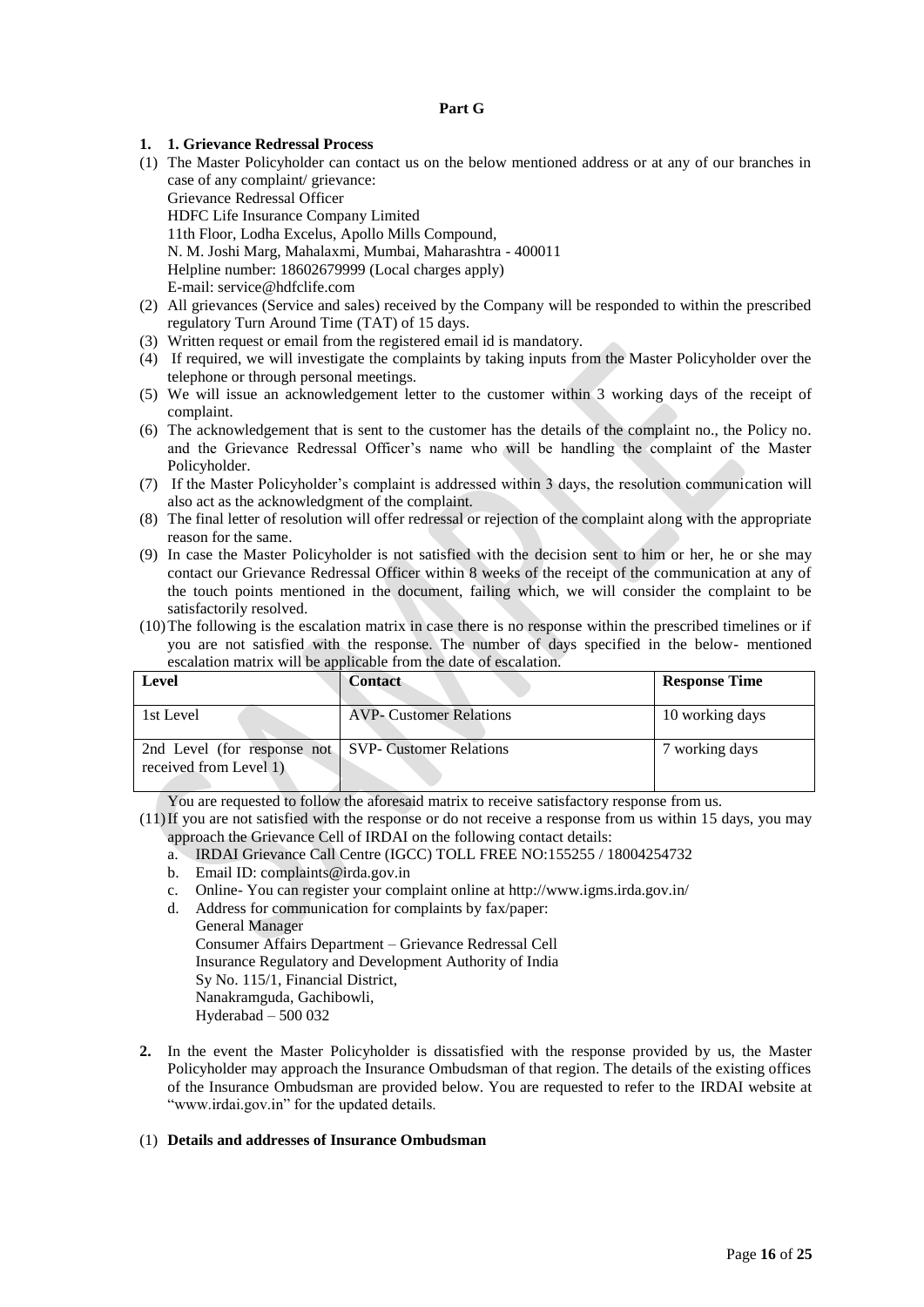| Office of the       | <b>Contact Details</b>                                                                                                                                                                                  | Areas of Jurisdiction                                                              |
|---------------------|---------------------------------------------------------------------------------------------------------------------------------------------------------------------------------------------------------|------------------------------------------------------------------------------------|
| Ombudsman           |                                                                                                                                                                                                         |                                                                                    |
| <b>AHMEDABAD</b>    | Office of the Insurance Ombudsman, Jeevan Prakash<br>Building, 6th floor, Tilak Marg, Relief Road, Ahmedabad<br>$-380001.$                                                                              | Gujarat, Dadra &<br>Nagar Haveli, Daman<br>and Diu                                 |
|                     | Tel.:<br>25501201/02/05/06<br>079<br>Email: bimalokpal.ahmedabad@ecoi.co.in                                                                                                                             |                                                                                    |
| <b>BHOPAL</b>       | Office of the Insurance Ombudsman, Janak Vihar<br>Complex, 2nd Floor, 6, Malviya Nagar, Opp. Airtel<br>Office, Near New Market, Bhopal - 462 003.<br>Tel.: 0755 - 2769201 / 2769202 Fax: 0755 - 2769203 | Madhya<br>Pradesh<br>$\&$<br>Chhattisgarh                                          |
|                     | Email: bimalokpal.bhopal@ecoi.co.in                                                                                                                                                                     |                                                                                    |
| <b>BHUBANESHWAR</b> | Office of the Insurance Ombudsman, 62, Forest park,<br>Bhubneshwar $-751009$ .<br>Tel.: 0674 - 2596461 /2596455 Fax: 0674 - 2596429<br>Email: bimalokpal.bhubaneswar@ecoi.co.in                         | Orissa                                                                             |
| <b>BENGALURU</b>    | Office of the Insurance Ombudsman, Jeevan Soudha                                                                                                                                                        | Karnataka                                                                          |
|                     | Building, PID No. 57-27-N-19 Ground Floor, 19/19, 24th<br>Main Road, JP Nagar, Ist Phase, Bengaluru - 560 078.                                                                                          |                                                                                    |
|                     | Tel.:<br>080<br>26652048<br>26652049                                                                                                                                                                    |                                                                                    |
| <b>CHANDIGARH</b>   | Email: bimalokpal.bengaluru@ecoi.co.in<br>Office of the Insurance Ombudsman, S.C.O. No. 101, 102                                                                                                        | Punjab<br>Haryana,                                                                 |
|                     | & 103, 2nd Floor, Batra Building, Sector $17 - D$ ,                                                                                                                                                     | Himachal<br>Pradesh,                                                               |
|                     | Chandigarh $-160017$ .                                                                                                                                                                                  | Jammu & Kashmir,                                                                   |
|                     | Tel.: 0172 - 2706196 / 2706468 Fax: 0172 - 2708274                                                                                                                                                      | Chandigarh                                                                         |
|                     | Email: bimalokpal.chandigarh@ecoi.co.in                                                                                                                                                                 |                                                                                    |
| <b>CHENNAI</b>      | Office of the Insurance Ombudsman, Fatima Akhtar                                                                                                                                                        | Tamil<br>Nadu,                                                                     |
|                     | Court, 4th Floor, 453, Anna Salai, Teynampet,                                                                                                                                                           | Pondicherry Town and                                                               |
|                     | CHENNAI - 600 018.                                                                                                                                                                                      | Karaikal (which are part                                                           |
|                     | Tel.: 044 - 24333668 / 24335284 Fax: 044 - 24333664                                                                                                                                                     | of Pondicherry)                                                                    |
|                     | Email: bimalokpal.chennai@ecoi.co.in                                                                                                                                                                    |                                                                                    |
| <b>DELHI</b>        | Office of the Insurance Ombudsman, 2/2 A, Universal                                                                                                                                                     | Delhi                                                                              |
|                     | Insurance Building, Asaf Ali Road, New Delhi - 110 002.<br>Tel.:<br>011<br>23232481<br>23213504                                                                                                         |                                                                                    |
|                     | Email: bimalokpal.delhi@ecoi.co.in                                                                                                                                                                      |                                                                                    |
| <b>GUWAHATI</b>     | Office of the Insurance Ombudsman, Jeevan Nivesh, 5th                                                                                                                                                   | Meghalaya,<br>Assam,                                                               |
|                     | Floor, Nr. Panbazar over bridge, S.S. Road, Guwahati -                                                                                                                                                  | Mizoram,<br>Manipur,                                                               |
|                     | 781001(ASSAM).                                                                                                                                                                                          | Arunachal<br>Pradesh,                                                              |
|                     | Tel.:<br>0361<br>2632204<br>$\sqrt{2}$<br>2602205                                                                                                                                                       | Nagaland and Tripura                                                               |
|                     | Email: bimalokpal.guwahati@ecoi.co.in                                                                                                                                                                   |                                                                                    |
| <b>HYDERABAD</b>    | Office of the Insurance Ombudsman, 6-2-46, 1st floor,                                                                                                                                                   | Andhra<br>Pradesh,                                                                 |
|                     | "Moin Court", Lane Opp. Saleem Function Palace, A. C.<br>Guards, Lakdi-Ka-Pool, Hyderabad - 500 004.                                                                                                    | Telangana, Yanam and<br>part of Territory of                                       |
|                     | Tel.: 040 - 67504123 / 23312122 Fax: 040 - 23376599                                                                                                                                                     | Pondicherry                                                                        |
|                     | Email: bimalokpal.hyderabad@ecoi.co.in                                                                                                                                                                  |                                                                                    |
| <b>JAIPUR</b>       | Office of the Insurance Ombudsman, Jeevan Nidhi - II                                                                                                                                                    | Rajasthan                                                                          |
|                     | Bldg., Gr. Floor, Bhawani Singh Marg, Jaipur - 302 005.                                                                                                                                                 |                                                                                    |
|                     | Tel.:<br>0141<br>2740363                                                                                                                                                                                |                                                                                    |
|                     | Email: Bimalokpal.jaipur@ecoi.co.in                                                                                                                                                                     |                                                                                    |
| <b>ERNAKULAM</b>    | Office of the Insurance Ombudsman, 2nd Floor, Pulinat<br>Bldg., Opp. Cochin Shipyard, M. G. Road, Ernakulam -                                                                                           | Lakshadweep,<br>Kerala,<br>Mahe<br>part of<br>$\overline{\phantom{m}}$<br>$\rm{a}$ |
|                     | 682 015.<br>Tel.: 0484 - 2358759 / 2359338 Fax: 0484 - 2359336                                                                                                                                          | Pondicherry                                                                        |
|                     | Email: bimalokpal.ernakulam@ecoi.co.in                                                                                                                                                                  |                                                                                    |
| <b>KOLKATA</b>      | Office of the Insurance Ombudsman, Hindustan Bldg.                                                                                                                                                      | West Bengal, Sikkim,                                                               |
|                     | Annexe, 4th Floor, 4, C.R. Avenue, KOLKATA - 700                                                                                                                                                        | Andaman & Nicobar                                                                  |
|                     | 072.                                                                                                                                                                                                    | Islands                                                                            |
|                     | Tel.: 033 - 22124339 / 22124340 Fax: 033 - 22124341                                                                                                                                                     |                                                                                    |
|                     | Email: bimalokpal.kolkata@ecoi.co.in                                                                                                                                                                    |                                                                                    |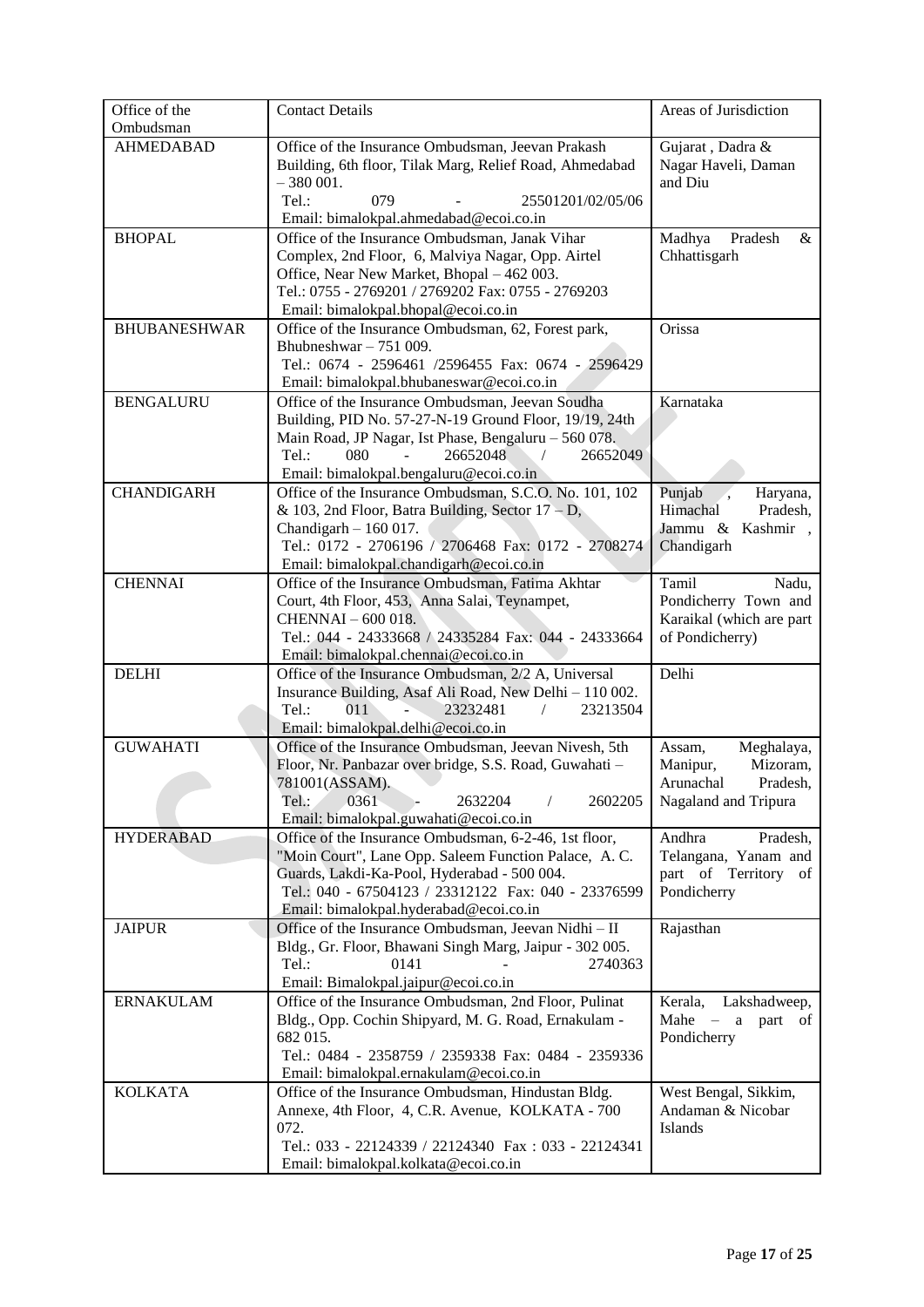|                |                                                                            | Districts of Uttar               |
|----------------|----------------------------------------------------------------------------|----------------------------------|
| <b>LUCKNOW</b> | Office of the Insurance Ombudsman, 6th Floor, Jeevan                       |                                  |
|                | Bhawan, Phase-II, Nawal Kishore Road, Hazratganj,                          | Pradesh : Laitpur,               |
|                | Lucknow - 226 001.                                                         | Jhansi, Mahoba,                  |
|                | Tel.: 0522 - 2231330 / 2231331 Fax: 0522 - 2231310                         | Hamirpur, Banda,                 |
|                | Email: bimalokpal.lucknow@ecoi.co.in                                       | Chitrakoot, Allahabad,           |
|                |                                                                            | Mirzapur, Sonbhabdra,            |
|                |                                                                            | Fatehpur, Pratapgarh,            |
|                |                                                                            |                                  |
|                |                                                                            | Jaunpur, Varanasi,               |
|                |                                                                            | Gazipur, Jalaun,                 |
|                |                                                                            | Kanpur, Lucknow,                 |
|                |                                                                            | Unnao, Sitapur,                  |
|                |                                                                            | Lakhimpur, Bahraich,             |
|                |                                                                            | Barabanki, Raebareli,            |
|                |                                                                            | Sravasti, Gonda,                 |
|                |                                                                            | Faizabad, Amethi,                |
|                |                                                                            | Kaushambi, Balrampur,            |
|                |                                                                            | Basti, Ambedkarnagar,            |
|                |                                                                            | Sultanpur,                       |
|                |                                                                            | Maharajgang,                     |
|                |                                                                            | Santkabirnagar,                  |
|                |                                                                            |                                  |
|                |                                                                            | Azamgarh, Kushinagar,            |
|                |                                                                            | Gorkhpur, Deoria, Mau,           |
|                |                                                                            | Ghazipur, Chandauli,             |
|                |                                                                            | Ballia, Sidharathnagar           |
| <b>MUMBAI</b>  | Office of the Insurance Ombudsman, 3rd Floor, Jeevan                       | Goa, Mumbai                      |
|                | Seva Annexe, S. V. Road, Santacruz (W), Mumbai - 400                       | Metropolitan Region              |
|                | 054.                                                                       | excluding Navi Mumbai            |
|                | Tel.: 022 - 26106552 / 26106960 Fax: 022 - 26106052                        | & Thane                          |
|                | Email: bimalokpal.mumbai@ecoi.co.in                                        |                                  |
|                | Office of the Insurance Ombudsman, Bhagwan Sahai                           | State of Uttaranchal and         |
| <b>NOIDA</b>   | Palace 4th Floor, Main Road, Naya Bans, Sector 15,                         | the following Districts          |
|                | Distt: Gautam Buddh Nagar, U.P-201301.                                     | of Uttar Pradesh: Agra,          |
|                | 0120-2514250<br>2514252<br>$Tel.$ :<br>2514253<br>$\sqrt{ }$<br>$\sqrt{2}$ | Aligarh,<br>Bagpat,              |
|                | Email: bimalokpal.noida@ecoi.co.in                                         | Bijnor,<br>Bareilly,             |
|                |                                                                            | Budaun, Bulandshehar,            |
|                |                                                                            | Etah, Kanooj, Mainpuri,          |
|                |                                                                            | Mathura,<br>Meerut,              |
|                |                                                                            | Moradabad,                       |
|                |                                                                            | Muzaffarnagar,                   |
|                |                                                                            |                                  |
|                |                                                                            | Pilibhit,<br>Oraiyya,            |
|                |                                                                            | Etawah,<br>Farrukhabad,          |
|                |                                                                            | Firozbad,                        |
|                |                                                                            | Gautambodhanagar,                |
|                |                                                                            | Ghaziabad,<br>Hardoi,            |
|                |                                                                            | Shahjahanpur,<br>Hapur,          |
|                |                                                                            | Shamli,<br>Rampur,               |
|                |                                                                            | Sambhal,<br>Kashganj,            |
|                |                                                                            | Amroha,<br>Hathras.              |
|                |                                                                            | Kanshiramnagar,                  |
|                |                                                                            | Saharanpur                       |
| <b>PATNA</b>   | Office of the Insurance Ombudsman, 1st Floor, Kalpana                      | Bihar, Jharkhand                 |
|                | Arcade Building, Bazar Samiti Road, Bahadurpur, Patna                      |                                  |
|                | 800 006. Tel.: 0612-2680952                                                |                                  |
|                | Email: bimalokpal.patna@ecoi.co.in.                                        |                                  |
| <b>PUNE</b>    | Office of the Insurance Ombudsman, Jeevan Darshan                          | Maharashtra,<br>Area<br>of       |
|                |                                                                            |                                  |
|                |                                                                            |                                  |
|                | Bldg., 3rd Floor, C.T.S. No.s. 195 to 198, N.C. Kelkar                     | Mumbai<br>Navi<br>and            |
|                | Road, Narayan Peth, Pune - 411 030.                                        | Thane<br>excluding               |
|                | Tel.: 020-41312555 Email: bimalokpal.pune@ecoi.co.in                       | Mumbai<br>Metropolitan<br>Region |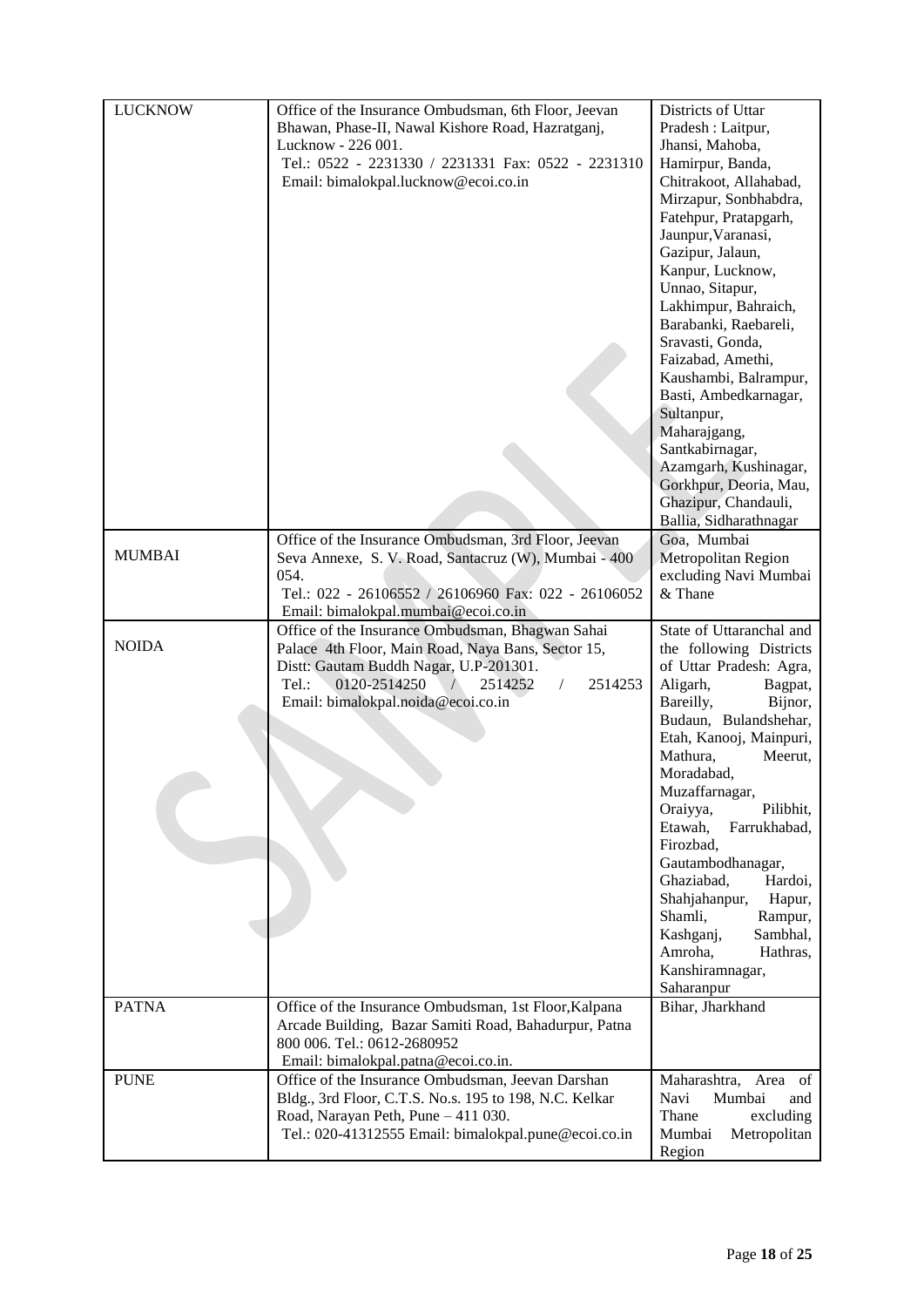- (2) Power of Ombudsman-
- 1) The Ombudsman shall receive and consider complaints or disputes relating to—
	- (a) delay in settlement of claims, beyond the time specified in the regulations, framed under the Insurance Regulatory and Development Authority of India Act, 1999;
	- (b) any partial or total repudiation of claims by the Company ;
	- (c) disputes over premium paid or payable in terms of insurance policy;
	- (d) misrepresentation of policy terms and conditions at any time in the policy document or policy contract;
	- (e) legal construction of insurance policies in so far as the dispute relates to claim;
	- (f) policy servicing related grievances against insurers and their agents and intermediaries;
	- (g) issuance of life insurance policy, general insurance policy including health insurance policy which is not in conformity with the proposal form submitted by the proposer;
	- (h) non-issuance of insurance policy after receipt of premium in life insurance; and
	- (i) any other matter resulting from the violation of provisions of the Insurance Act, 1938, as amended from time to time, or the regulations, circulars, guidelines or instructions issued by the IRDAI from time to time or the terms and conditions of the policy contract, in so far as they relate to issues mentioned at clauses (a) to (f).
- 2) The Ombudsman shall act as counsellor and mediator relating to matters specified in sub-rule (1) provided there is written consent of the parties to the dispute.
- 3) The Ombudsman shall be precluded from handling any matter if he is an interested party or having conflict of interest.
- 4) The Central Government or as the case may be, the IRDAI may, at any time refer any complaint or dispute relating to insurance matters specified in sub-rule (1), to the Insurance Ombudsman and such complaint or dispute shall be entertained by the Insurance Ombudsman and be dealt with as if it is a complaint made under Clause (3) provided herein below.
- (3) Manner in which complaint is to be made -
- 1) Any person who has a grievance against the Company, may himself or through his legal heirs, nominee or assignee, make a complaint in writing to the Insurance Ombudsman within whose territorial jurisdiction the branch or office of the Company complained against or the residential address or place of residence of the complainant is located.
- 2) The complaint shall be in writing, duly signed by the complainant or through his legal heirs, nominee or assignee and shall state clearly the name and address of the complainant, the name of the branch or office of the Company against whom the complaint is made, the facts giving rise to the complaint, supported by documents, the nature and extent of the loss caused to the complainant and the relief sought from the Insurance Ombudsman.
- 3) No complaint to the Insurance Ombudsman shall lie unless—
	- (a) the complainant makes a written representation to the Company named in the complaint and
		- i. either the Company had rejected the complaint; or
		- ii. the complainant had not received any reply within a period of one month after the Company received his representation; or
		- iii. the complainant is not satisfied with the reply given to him by the Company;
	- (b) The complaint is made within one year
		- i. after the order of the insurer rejecting the representation is received; or
		- ii. after receipt of decision of the Company which is not to the satisfaction of the complainant;
		- iii. after expiry of a period of one month from the date of sending the written representation to the Company if the Company fails to furnish reply to the complainant.
- 4) The Ombudsman shall be empowered to condone the delay in such cases as he may consider necessary, after calling for objections of the Company against the proposed condonation and after recording reasons for condoning the delay and in case the delay is condoned, the date of condonation of delay shall be deemed to be the date of filing of the complaint, for further proceedings under these rules.
- 5) No complaint before the Insurance Ombudsman shall be maintainable on the same subject matter on which proceedings are pending before or disposed of by any court or consumer forum or arbitrator.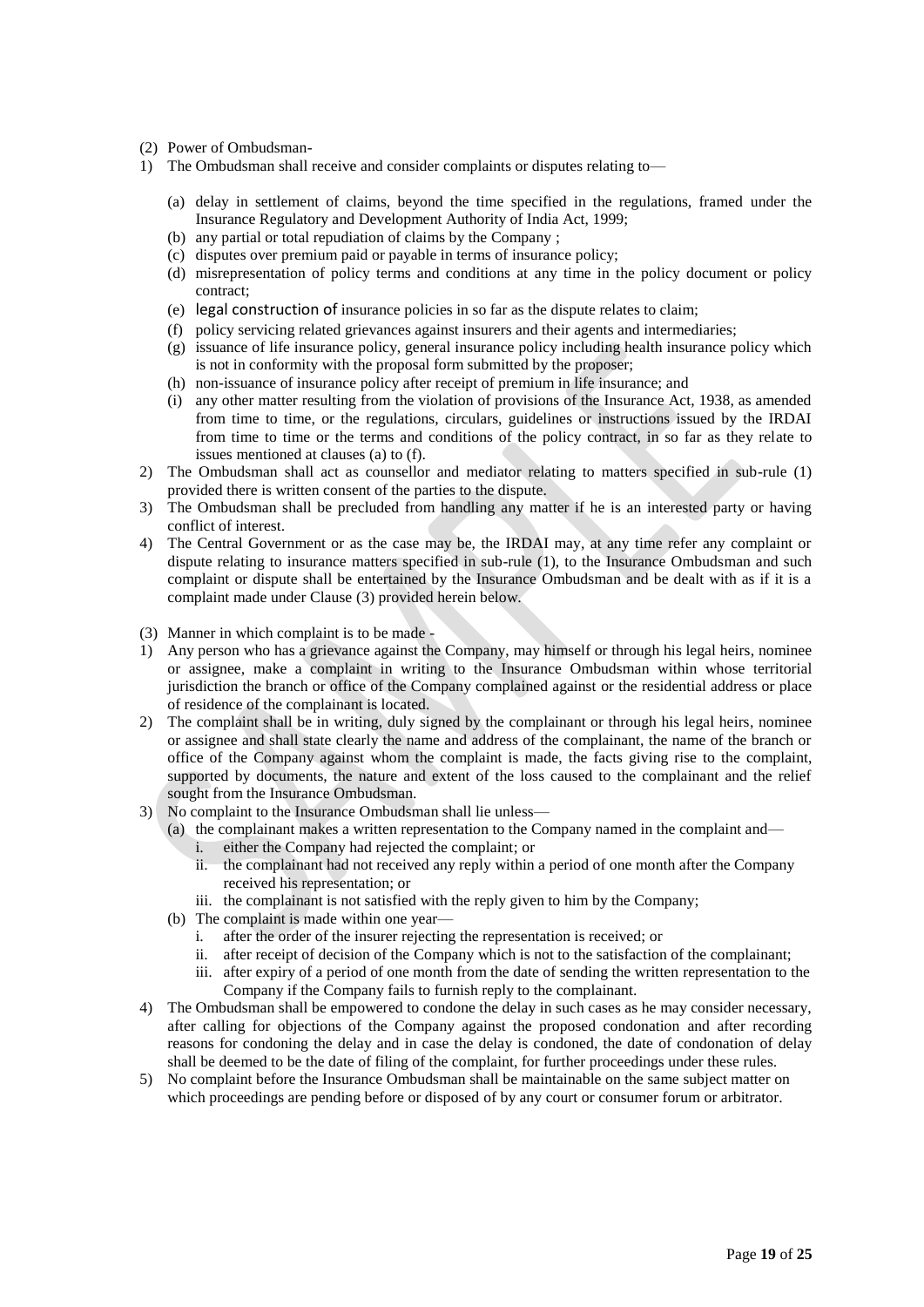# **Annexure I**

# **Member Details**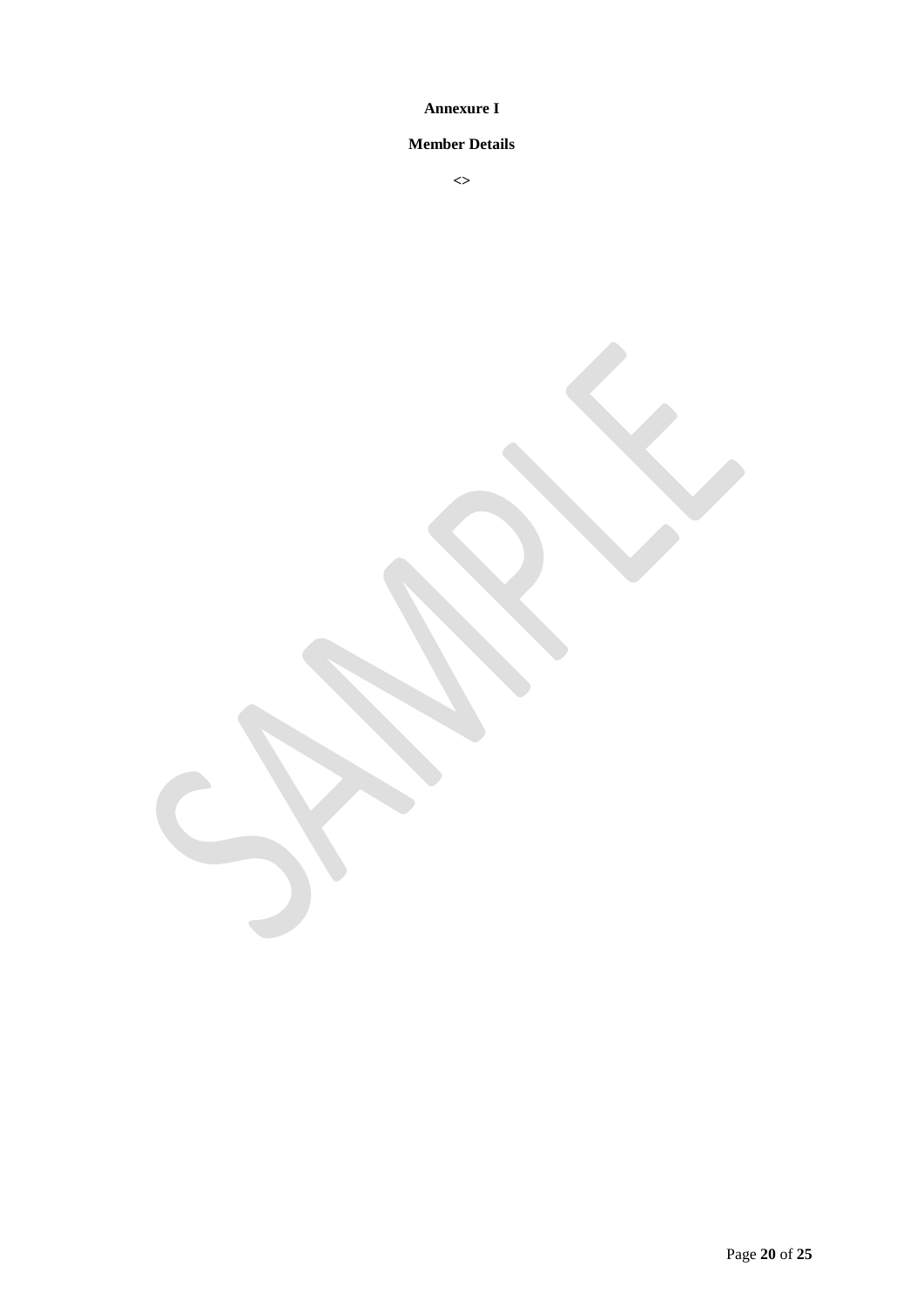# **Annexure II**

# **Section 39 - Nomination by policyholder**

Nomination of a life insurance Policy is as below in accordance with Section 39 of the Insurance Act, 1938 as amended by Insurance Laws (Amendment) Act, 2015dated 23.03.2015. The extant provisions in this regard are as follows:

- 1) The policyholder of a life insurance on his own life may nominate a person or persons to whom money secured by the policy shall be paid in the event of his death.
- 2) Where the nominee is a minor, the policyholder may appoint any person to receive the money secured by the policy in the event of policyholder's death during the minority of the nominee. The manner of appointment to be laid down by the insurer.
- 3) Nomination can be made at any time before the maturity of the policy.
- 4) Nomination may be incorporated in the text of the policy itself or may be endorsed on the policy communicated to the insurer and can be registered by the insurer in the records relating to the policy.
- 5) Nomination can be cancelled or changed at any time before policy matures, by an endorsement or a further endorsement or a will as the case may be.
- 6) A notice in writing of Change or Cancellation of nomination must be delivered to the insurer for the insurer to be liable to such nominee. Otherwise, insurer will not be liable if a bonafide payment is made to the person named in the text of the policy or in the registered records of the insurer.
- 7) Fee to be paid to the insurer for registering change or cancellation of a nomination can be specified by the Authority through Regulations.
- 8) On receipt of notice with fee, the insurer should grant a written acknowledgement to the policyholder of having registered a nomination or cancellation or change thereof.
- 9) A transfer or assignment made in accordance with Section 38 shall automatically cancel the nomination except in case of assignment to the insurer or other transferee or assignee for purpose of loan or against security or its reassignment after repayment. In such case, the nomination will not get cancelled to the extent of insurer's or transferee's or assignee's interest in the policy. The nomination will get revived on repayment of the loan.
- 10) The right of any creditor to be paid out of the proceeds of any policy of life insurance shall not be affected by the nomination.
- 11) In case of nomination by policyholder whose life is insured, if the nominees die before the policyholder, the proceeds are payable to policyholder or his heirs or legal representatives or holder of succession certificate.
- 12) In case nominee(s) survive the person whose life is insured, the amount secured by the policy shall be paid to such survivor(s).
- 13) Where the policyholder whose life is insured nominates his (a) parents or (b) spouse or (c) children or (d) spouse and children (e) or any of them; the nominees are beneficially entitled to the amount payable by the insurer to the policyholder unless it is proved that policyholder could not have conferred such beneficial title on the nominee having regard to the nature of his title.
- 14) If nominee(s) die after the policyholder but before his share of the amount secured under the policy is paid, the share of the expired nominee(s) shall be payable to the heirs or legal representative of the nominee or holder of succession certificate of such nominee(s).
- 15) The provisions of sub-section 7 and 8 (13 and 14 above) shall apply to all life insurance policies maturing for payment after the commencement of Insurance Laws (Amendment) Act, 2015(i.e. 23.03.2015).
- 16) If policyholder dies after maturity but the proceeds and benefit of the policy has not been paid to him because of his death, his nominee(s) shall be entitled to the proceeds and benefit of the policy.
- 17) The provisions of Section 39 are not applicable to any life insurance policy to which Section 6 of Married Women's Property Act, 1874 applies or has at any time applied except where before or after Insurance Laws (Amendment) Act, 2015, a nomination is made in favour of spouse or children or spouse and children whether or not on the face of the policy it is mentioned that it is made under Section 39. Where nomination is intended to be made to spouse or children or spouse and children under Section 6 of MWP Act, it should be specifically mentioned on the policy. In such a case only, the provisions of Section 39 will not apply.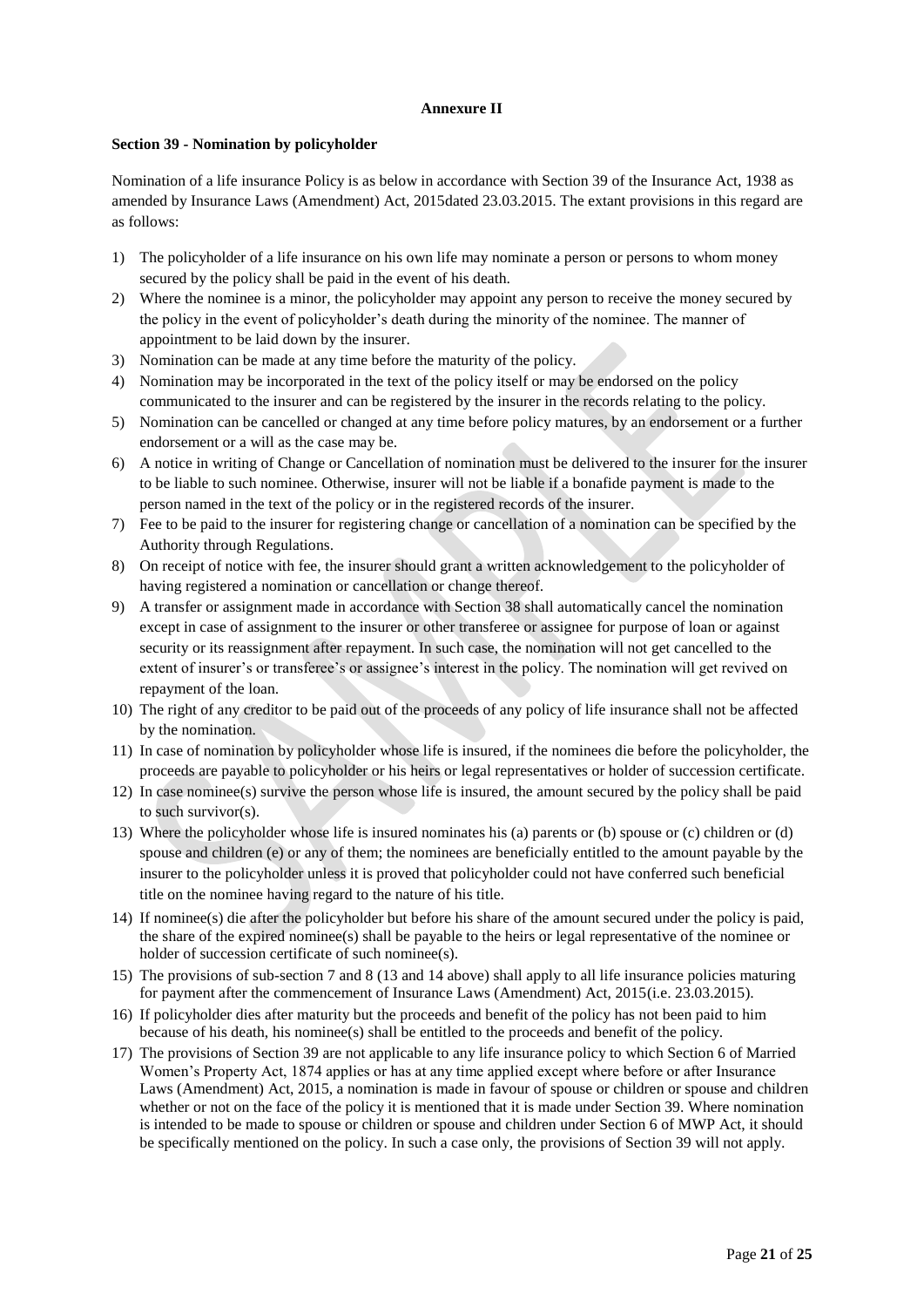*[Disclaimer: This is not a comprehensive list of amendments of Insurance Laws (Amendment) Act, 2015 and only a simplified version prepared for general information. Policy Holders are advised to refer to Insurance Laws (Amendment) Act, 2015 dated 23.03.2015for complete and accurate details.]*

Page **22** of **25**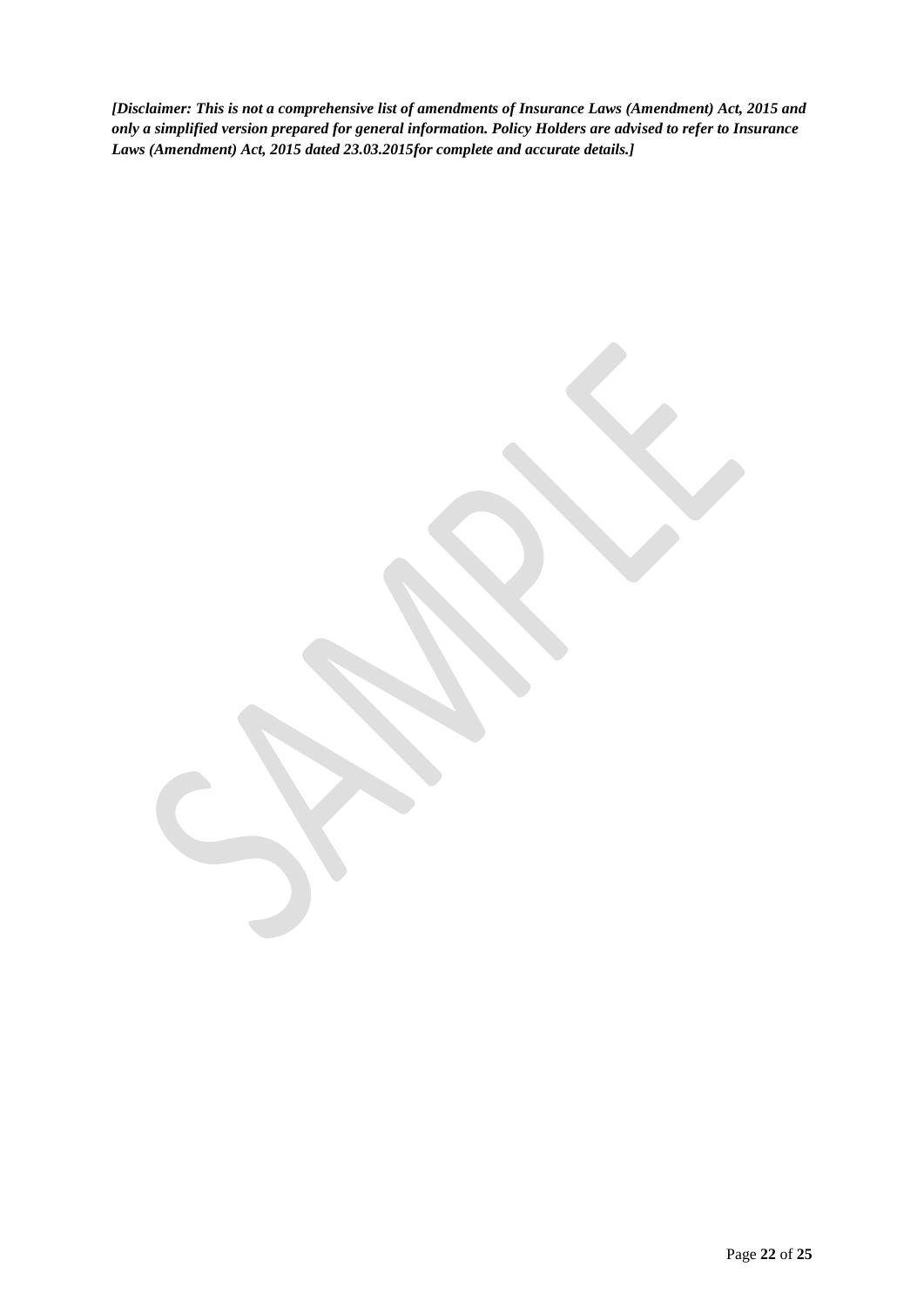# **Annexure III**

# **Section 45 – Policy shall not be called in question on the ground of mis-statement after three years**

Provisions regarding policy not being called into question in terms of Section 45 of the Insurance Act, 1938, as amended by Insurance Laws (Amendment) Act, 2015 dated 23.03.2015are as follows:

- 1) No Policy of Life Insurance shall be called in question on any ground whatsoever after expiry of 3 yrs from a. the date of issuance of policy or
	- b. the date of commencement of risk or
	- c. the date of revival of policy or
	- d. the date of rider to the policy

whichever is later.

- 2) On the ground of fraud, a policy of Life Insurance may be called in question within 3 years from a. the date of issuance of policy or
	- b. the date of commencement of risk or
	- c. the date of revival of policy or
	- d. the date of rider to the policy
	- whichever is later.

For this, the insurer should communicate in writing to the insured or legal representative or nominee or assignees of insured, as applicable, mentioning the ground and materials on which such decision is based.

- 3) Fraud means any of the following acts committed by insured or by his agent, with the intent to deceive the insurer or to induce the insurer to issue a life insurance policy:
	- a. The suggestion, as a fact of that which is not true and which the insured does not believe to be true;
	- b. The active concealment of a fact by the insured having knowledge or belief of the fact;
	- c. Any other act fitted to deceive; and
	- d. Any such act or omission as the law specifically declares to be fraudulent.
- 4) Mere silence is not fraud unless, depending on circumstances of the case, it is the duty of the insured or his agent keeping silence to speak or silence is in itself equivalent to speak.
- 5) No Insurer shall repudiate a life insurance Policy on the ground of Fraud, if the Insured / beneficiary can prove that the misstatement was true to the best of his knowledge and there was no deliberate intention to suppress the fact or that such mis-statement of or suppression of material fact are within the knowledge of the insurer. Onus of disproving is upon the policyholder, if alive, or beneficiaries.
- 6) Life insurance Policy can be called in question within 3 years on the ground that any statement of or suppression of a fact material to expectancy of life of the insured was incorrectly made in the proposal or other document basis which policy was issued or revived or rider issued. For this, the insurer should communicate in writing to the insured or legal representative or nominee or assignees of insured, as applicable, mentioning the ground and materials on which decision to repudiate the policy of life insurance is based.
- 7) In case repudiation is on ground of mis-statement and not on fraud, the premium collected on policy till the date of repudiation shall be paid to the insured or legal representative or nominee or assignees of insured, within a period of 90 days from the date of repudiation.
- 8) Fact shall not be considered material unless it has a direct bearing on the risk undertaken by the insurer. The onus is on insurer to show that if the insurer had been aware of the said fact, no life insurance policy would have been issued to the insured.
- 9) The insurer can call for proof of age at any time if he is entitled to do so and no policy shall be deemed to be called in question merely because the terms of the policy are adjusted on subsequent proof of age of life insured. So, this Section will not be applicable for questioning age or adjustment based on proof of age submitted subsequently.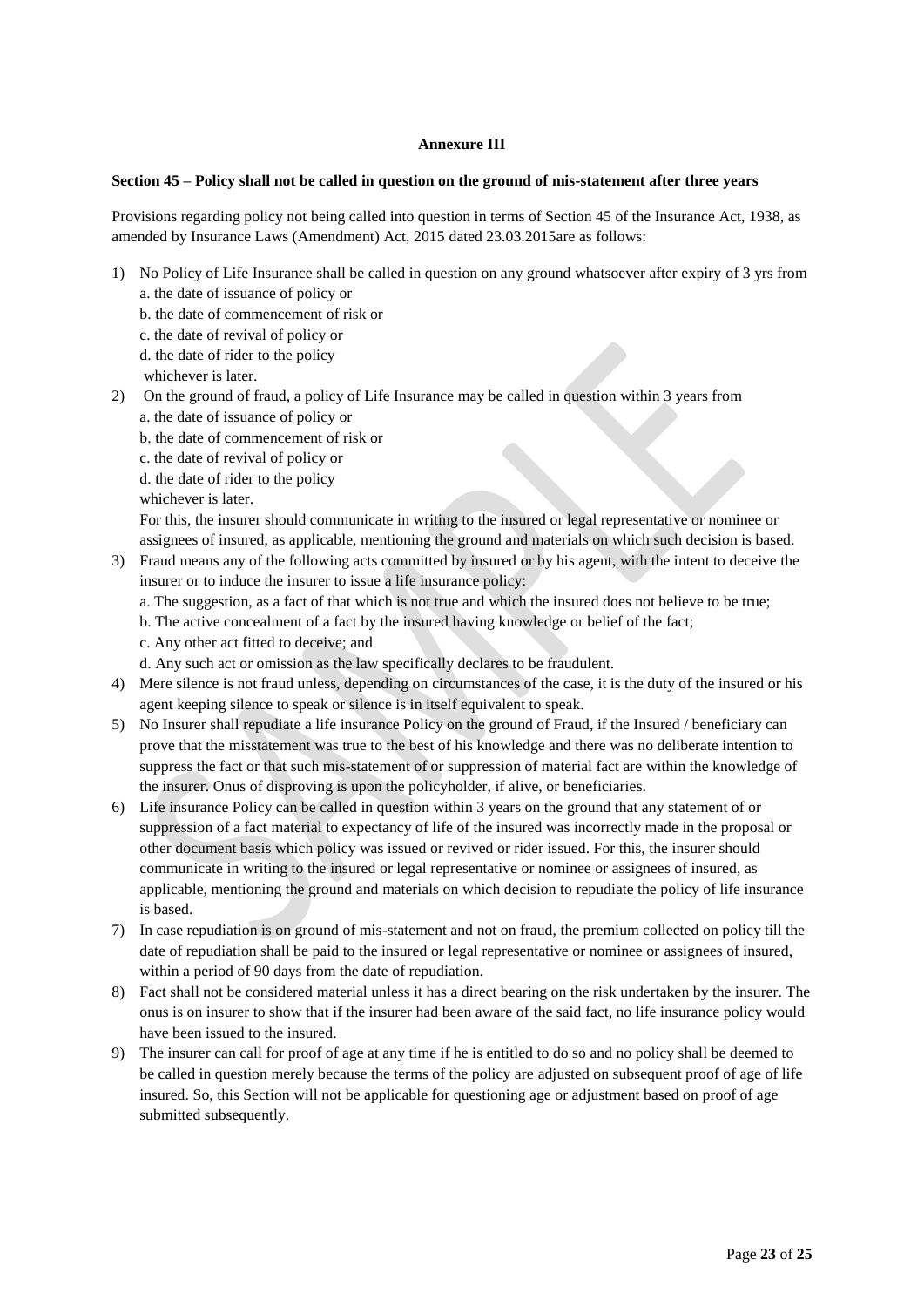*[Disclaimer: This is not a comprehensive list of amendments of Insurance Laws (Amendment) Act, 2015 and only a simplified version prepared for general information. Policy Holders are advised to refer to Insurance Laws (Amendment) Act, 2015dated 23.03.2015 for complete and accurate details.]*

Page **24** of **25**